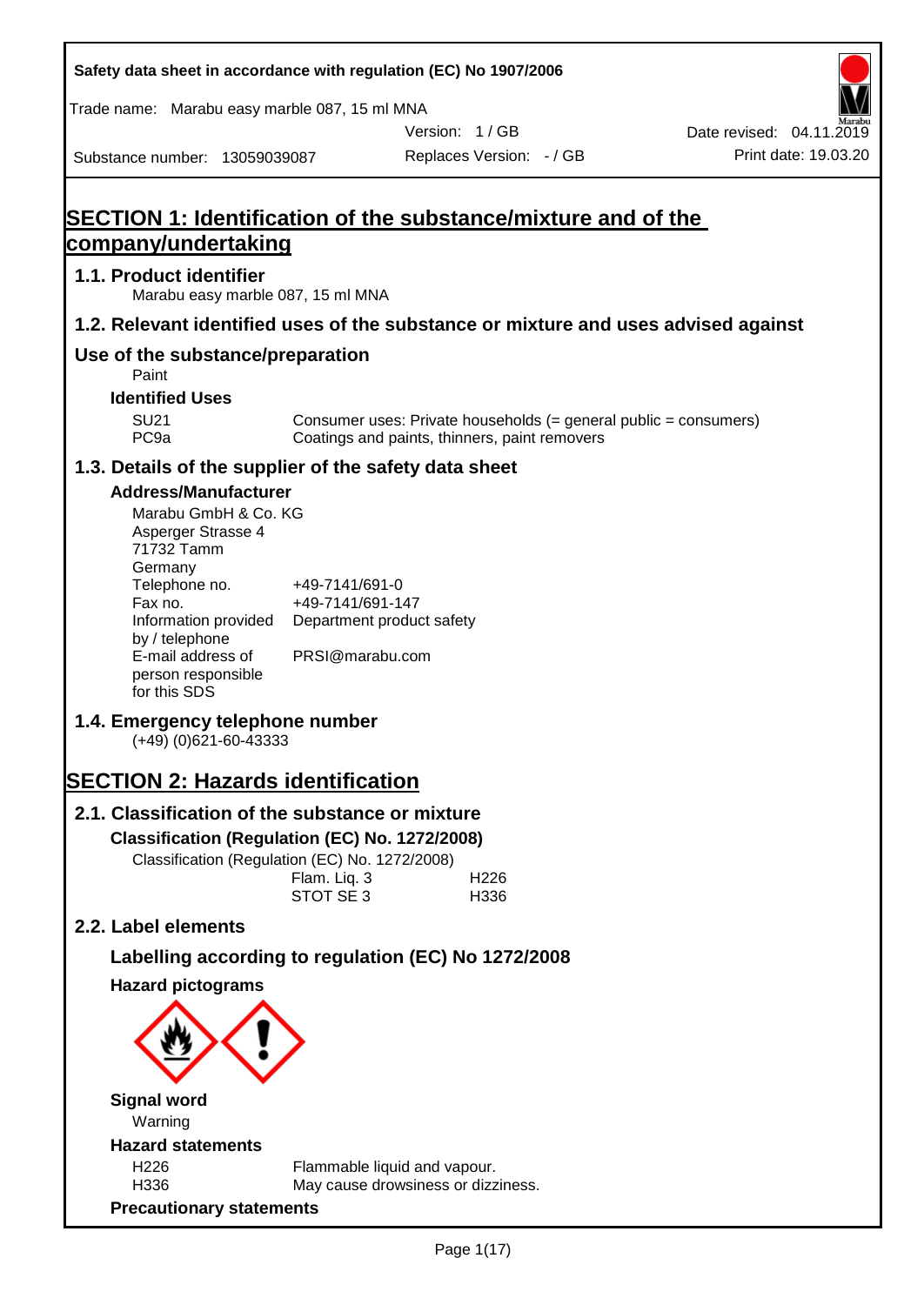| Safety data sheet in accordance with regulation (EC) No 1907/2006               |                                                       |                          |                  |    |      |                                                                           |
|---------------------------------------------------------------------------------|-------------------------------------------------------|--------------------------|------------------|----|------|---------------------------------------------------------------------------|
| Trade name: Marabu easy marble 087, 15 ml MNA                                   |                                                       |                          |                  |    |      |                                                                           |
|                                                                                 |                                                       | Version: 1/GB            |                  |    |      | Date revised: 04.11.2019                                                  |
| Substance number: 13059039087                                                   |                                                       | Replaces Version: - / GB |                  |    |      | Print date: 19.03.20                                                      |
| P <sub>101</sub>                                                                |                                                       |                          |                  |    |      | If medical advice is needed, have product container or label at hand.     |
| P <sub>102</sub>                                                                | Keep out of reach of children.                        |                          |                  |    |      |                                                                           |
| P210                                                                            | sources. No smoking.                                  |                          |                  |    |      | Keep away from heat, hot surfaces, sparks, open flames and other ignition |
| P271                                                                            | Use only outdoors or in a well-ventilated area.       |                          |                  |    |      |                                                                           |
| P405                                                                            | Store locked up.                                      |                          |                  |    |      |                                                                           |
| P501.9                                                                          | Dispose of contents / container as problematic waste. |                          |                  |    |      |                                                                           |
| Hazardous component(s) to be indicated on label (Regulation (EC) No. 1272/2008) |                                                       |                          |                  |    |      |                                                                           |
| contains                                                                        | 2-Methoxy-1-methylethyl acetate; 1-Methoxy-2-propanol |                          |                  |    |      | Hydrocarbons, C9-C11, n-alkanes, isoalkanes, cyclics, < 2% aromatics;     |
| 2.3. Other hazards                                                              |                                                       |                          |                  |    |      |                                                                           |
| No special hazards have to be mentioned.                                        |                                                       |                          |                  |    |      |                                                                           |
| <b>SECTION 3: Composition/information on ingredients</b>                        |                                                       |                          |                  |    |      |                                                                           |
| 3.2. Mixtures                                                                   |                                                       |                          |                  |    |      |                                                                           |
| <b>Chemical characterization</b>                                                |                                                       |                          |                  |    |      |                                                                           |
| Paint based on alkyd resins and on solvents                                     |                                                       |                          |                  |    |      |                                                                           |
| <b>Hazardous ingredients</b>                                                    |                                                       |                          |                  |    |      |                                                                           |
| 1-Methoxy-2-propanol                                                            |                                                       |                          |                  |    |      |                                                                           |
| CAS No.                                                                         | 107-98-2                                              |                          |                  |    |      |                                                                           |
| EINECS no.<br>Registration no.                                                  | 203-539-1<br>01-2119457435-35                         |                          |                  |    |      |                                                                           |
| Concentration                                                                   | $>=$                                                  | 25                       | $\lt$            | 50 | $\%$ |                                                                           |
|                                                                                 |                                                       |                          |                  |    |      |                                                                           |
| Classification (Regulation (EC) No. 1272/2008)                                  | STOT SE 3                                             |                          | H336             |    |      |                                                                           |
|                                                                                 | Flam. Liq. 3                                          |                          | H <sub>226</sub> |    |      |                                                                           |
|                                                                                 |                                                       |                          |                  |    |      |                                                                           |
| 2-Methoxy-1-methylethyl acetate<br>CAS No.                                      | 108-65-6                                              |                          |                  |    |      |                                                                           |
| EINECS no.                                                                      | 203-603-9                                             |                          |                  |    |      |                                                                           |
| Registration no.                                                                | 01-2119475791-29                                      |                          |                  |    |      |                                                                           |
| Concentration                                                                   | $>=$                                                  | 10                       | $\prec$          | 20 | %    |                                                                           |
| Classification (Regulation (EC) No. 1272/2008)                                  |                                                       |                          |                  |    |      |                                                                           |
|                                                                                 | Flam. Liq. 3                                          |                          | H <sub>226</sub> |    |      |                                                                           |
|                                                                                 | STOT SE 3                                             |                          | H336             |    |      |                                                                           |
| Hydrocarbons, C9-C11, n-alkanes, isoalkanes, cyclics, < 2% aromatics            |                                                       |                          |                  |    |      |                                                                           |
| CAS No.                                                                         | 64742-48-9                                            |                          |                  |    |      |                                                                           |
| EINECS no.<br>Registration no.                                                  | 265-150-3<br>01-2119463258-33 (LIST NUMBER 919-857-5) |                          |                  |    |      |                                                                           |
| Concentration                                                                   | $>=$                                                  | 10                       | $\prec$          | 20 | %    |                                                                           |
| Classification (Regulation (EC) No. 1272/2008)                                  |                                                       |                          |                  |    |      |                                                                           |
|                                                                                 | Asp. Tox. 1                                           |                          | H304             |    |      |                                                                           |
|                                                                                 | Flam. Liq. 3                                          |                          | H <sub>226</sub> |    |      |                                                                           |
|                                                                                 | STOT SE 3                                             |                          | H336             |    |      |                                                                           |
|                                                                                 |                                                       |                          | <b>EUH066</b>    |    |      |                                                                           |
| 2-Butoxyethyl acetate                                                           |                                                       |                          |                  |    |      |                                                                           |
| CAS No.                                                                         | 112-07-2                                              |                          |                  |    |      |                                                                           |
| EINECS no.                                                                      | 203-933-3                                             |                          |                  |    |      |                                                                           |

ī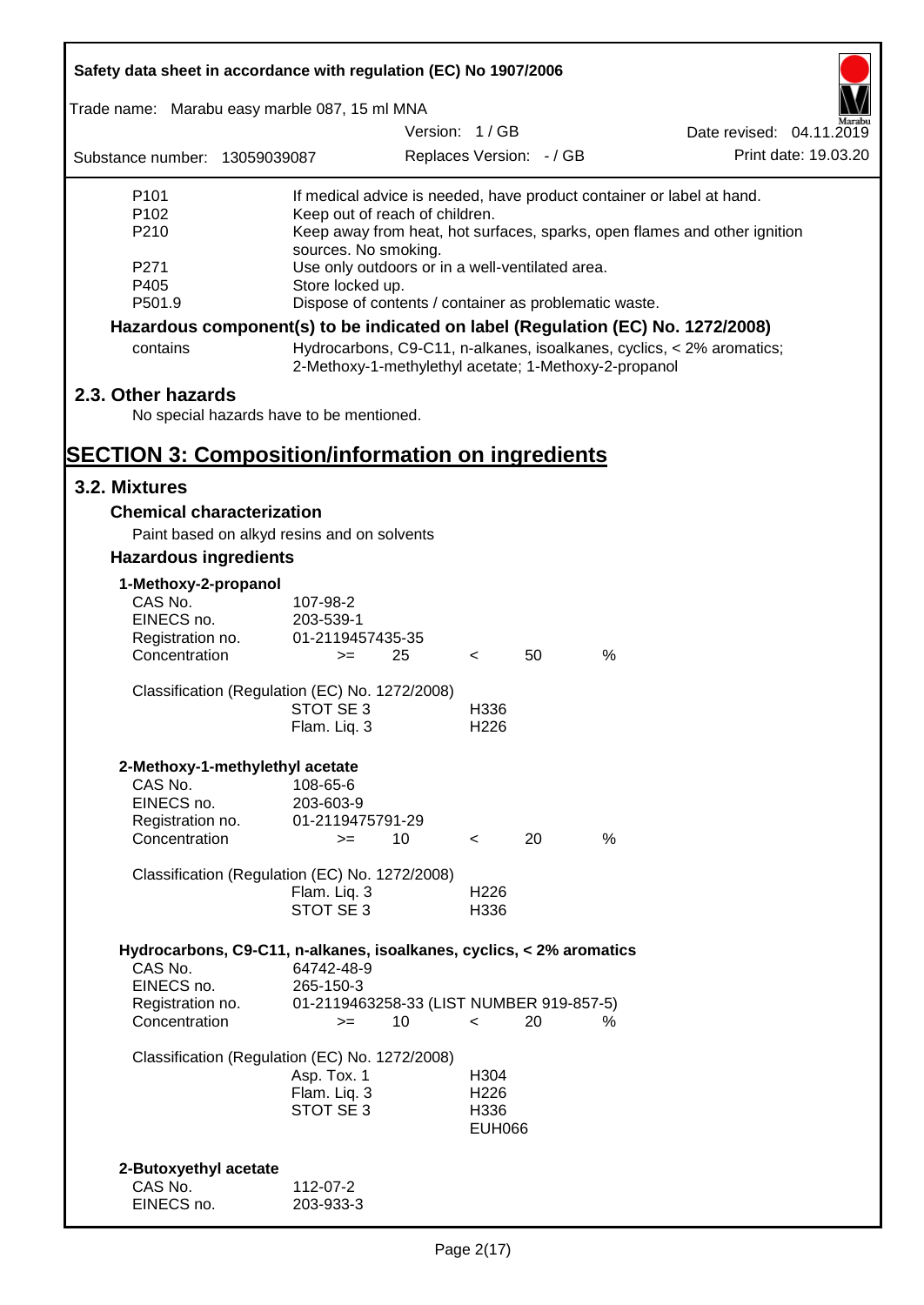## **Safety data sheet in accordance with regulation (EC) No 1907/2006** Substance number: 13059039087 Version: 1 / GB Replaces Version:  $-$  / GB Print date: 19.03.20 Date revised: 04.11.2019 Trade name: Marabu easy marble 087, 15 ml MNA Registration no. 01-2119475112-47  $\text{Concentration}$   $\geq$  1 < 10 % Classification (Regulation (EC) No. 1272/2008) Acute Tox. 4 H332 Acute Tox. 4 H312 Acute Tox. 4 H302 **2-Methoxypropanol** CAS No. 1589-47-5 EINECS no. 216-455-5  $\text{Concentration}$   $\rightarrow$  0.1 < 0.3 % Classification (Regulation (EC) No. 1272/2008) Skin Irrit. 2 H315 STOT SE 3 H335 Repr. 1B H360D Flam. Liq. 3 H226 Eye Dam. 1 H318

# **SECTION 4: First aid measures**

## **4.1. Description of first aid measures**

## **General information**

In all cases of doubt, or when symptoms persist, seek medical attention. Never give anything by mouth to an unconscious person. If unconscious place in recovery position and seek medical advice.

## **After inhalation**

Remove to fresh air, keep patient warm and at rest. If breathing is irregular or stopped, administer artificial respiration.

## **After skin contact**

Remove contaminated clothing. Wash skin thoroughly with soap and water or use recognised skin cleanser. Do NOT use solvents or thinners.

## **After eye contact**

Remove contact lenses, irrigate copiously with clean, fresh water, holding the eyelids apart for at least 10 minutes and seek immediate medical advice.

#### **After ingestion**

If accidentally swallowed rinse the mouth with plenty of water (only if the person is conscious) and obtain immediate medical attention. Keep at rest. Do NOT induce vomiting.

# **4.2. Most important symptoms and effects, both acute and delayed**

Until now no symptoms known so far.

## **4.3. Indication of any immediate medical attention and special treatment needed**

## **Hints for the physician / treatment**

Treat symptomatically

## **SECTION 5: Firefighting measures**

## **5.1. Extinguishing media**

## **Suitable extinguishing media**

Recommended: alcohol resistant foam, CO2, powders, water spray/mist, Not be used for safety reasons: water jet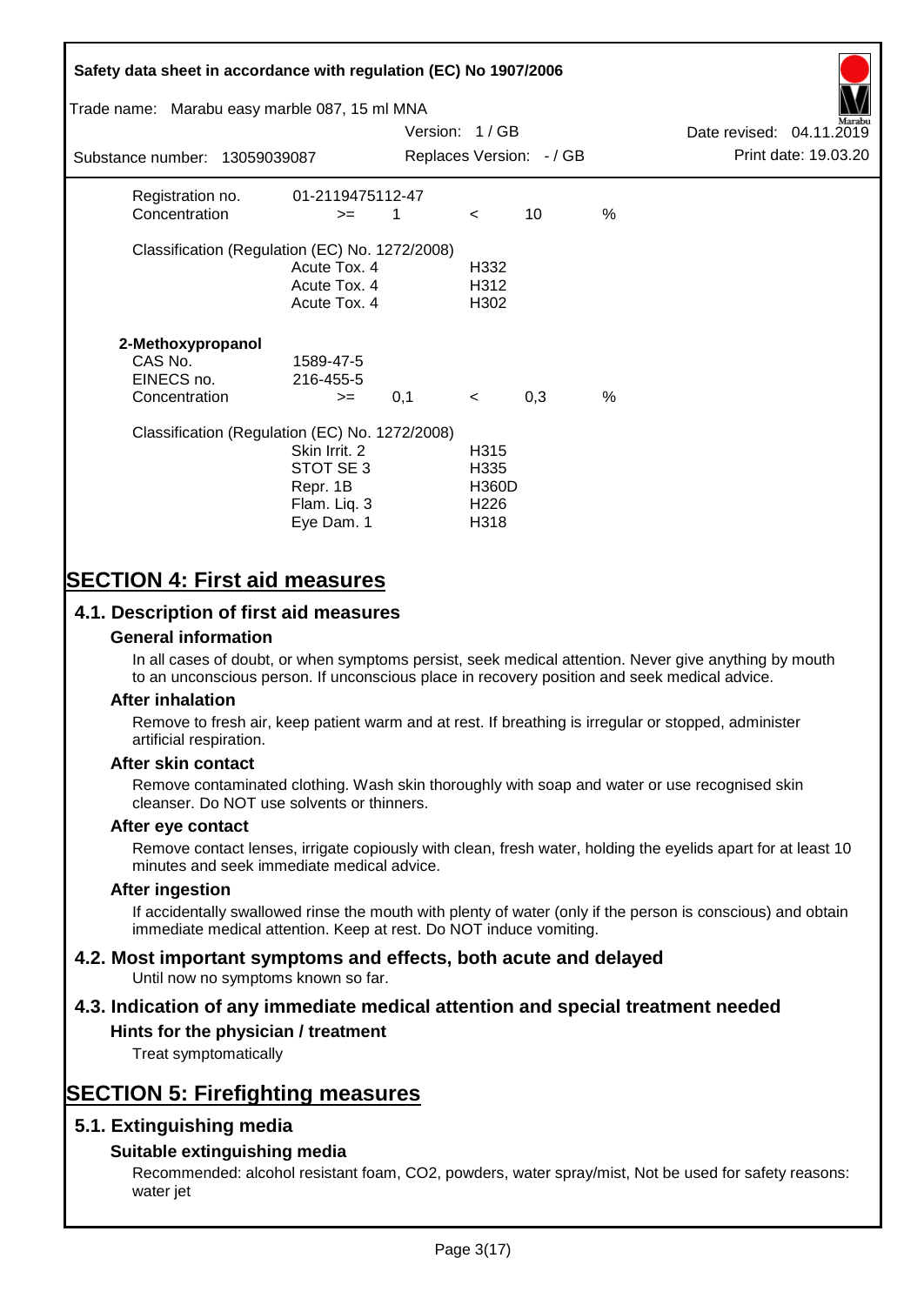Trade name: Marabu easy marble 087, 15 ml MNA

Version: 1 / GB

Replaces Version: - / GB Print date: 19.03.20 Date revised: 04.11.2

Substance number: 13059039087

## **5.2. Special hazards arising from the substance or mixture**

In the event of fire the following can be released: Carbon dioxide (CO2); Carbon monoxide (CO); dense black smoke; Nitrogen oxides (NOx)

## **5.3. Advice for firefighters**

## **Special protective equipment for fire-fighting**

Cool closed containers exposed to fire with water. Do not allow run-off from fire fighting to enter drains or water courses.

## **SECTION 6: Accidental release measures**

## **6.1. Personal precautions, protective equipment and emergency procedures**

Exclude sources of ignition and ventilate the area. Avoid breathing vapours. Refer to protective measures listed in Sections 7 and 8.

## **6.2. Environmental precautions**

Do not allow to enter drains or waterways. If the product contaminates lakes, rivers or sewage, inform appropriate authorities in accordance with local regulations.

## **6.3. Methods and material for containment and cleaning up**

Contain and collect spillage with non-combustible absorbent materials, e.g. sand, earth, vermiculite, diatomaceous earth and place in container for disposal according to local regulations (see section 13). Clean preferably with a detergent - avoid use of solvents.

## **6.4. Reference to other sections**

Information regarding Safe handling, see Section 7. Information regarding personal protective measures, see Section 8. Information regarding waste disposal, see Section 13.

# **SECTION 7: Handling and storage**

## **7.1. Precautions for safe handling**

## **Advice on safe handling**

Prevent the creation of flammable or explosive concentrations of vapour in air and avoid vapour concentration higher than the occupational exposure limits. In addition, the product should only be used in areas from which all naked lights and other sources of ignition have been excluded. Electrical equipment should be protected to the appropriate standard. Mixture may charge electrostatically: always use earthing leads when transferring from one container to another. Operators should wear anti-static footwear and clothing and floors should be of the conducting type. Isolate from sources of heat, sparks and open flame. No sparking tools should be used. Avoid skin and eye contact. Avoid the inhalation of particulates and spray mist arising from the application of this mixture. Smoking, eating and drinking shall be prohibited in application area. For personal protection see Section 8. Never use pressure to empty: container is not a pressure vessel. Always keep in containers of same material as the original one. Comply with the health and safety at work laws. Do not allow to enter drains or water courses.

## **Advice on protection against fire and explosion**

Vapours are heavier than air and may spread along floors. Vapours may form explosive mixtures with air.

## **Classification of fires / temperature class / Ignition group / Dust explosion class**

Classification of fires B (Combustible liquid substances) Temperature class T4

## **7.2. Conditions for safe storage, including any incompatibilities Requirements for storage rooms and vessels**

Electrical installations/working materials must comply with the local applied technological safety standards. Storage rooms in which filling operations take place must have a conducting floor. Store in accordance with national regulation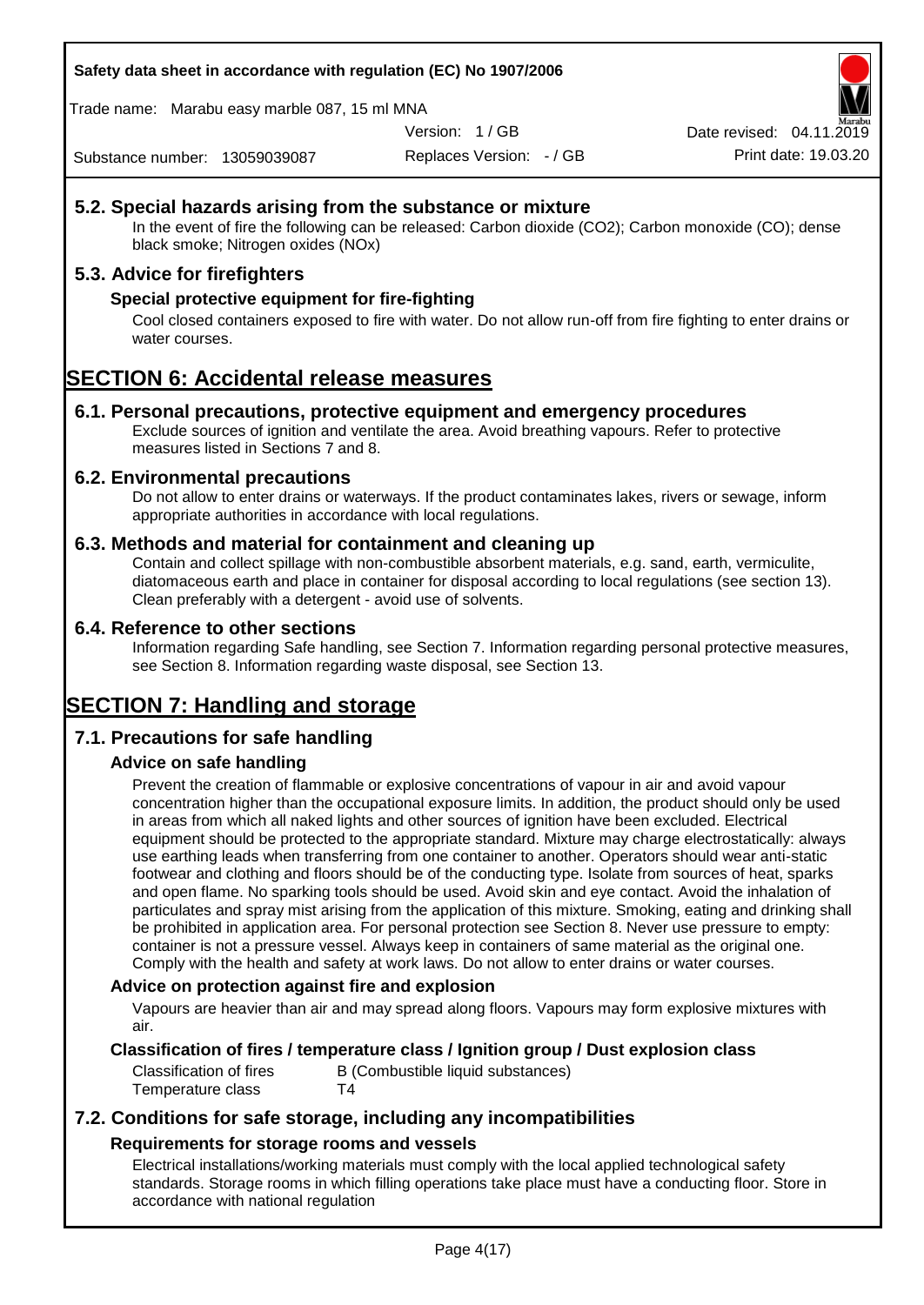| Safety data sheet in accordance with regulation (EC) No 1907/2006                                                                                                                                                                              |                      |                                          |     |                                                                                                     |
|------------------------------------------------------------------------------------------------------------------------------------------------------------------------------------------------------------------------------------------------|----------------------|------------------------------------------|-----|-----------------------------------------------------------------------------------------------------|
| Trade name: Marabu easy marble 087, 15 ml MNA                                                                                                                                                                                                  |                      |                                          |     |                                                                                                     |
|                                                                                                                                                                                                                                                |                      | Version: 1/GB                            |     | Date revised: 04.11.2019                                                                            |
| Substance number: 13059039087                                                                                                                                                                                                                  |                      | Replaces Version: - / GB                 |     | Print date: 19.03.20                                                                                |
| Hints on storage assembly<br>Store away from oxidising agents, from strongly alkaline and strongly acid materials.<br><b>Further information on storage conditions</b>                                                                         |                      |                                          |     |                                                                                                     |
| Observe label precautions. Store between 15 and 30 °C in a dry, well ventilated place away from<br>sources of heat and direct sunlight. Keep container tightly closed. Keep away from sources of ignition.<br>kept upright to prevent leakage. |                      |                                          |     | No smoking. Prevent unauthorised access. Containers which are opened must be carefully resealed and |
| 7.3. Specific end use(s)<br>Paint                                                                                                                                                                                                              |                      |                                          |     |                                                                                                     |
| <b>SECTION 8: Exposure controls/personal protection</b>                                                                                                                                                                                        |                      |                                          |     |                                                                                                     |
| 8.1. Control parameters                                                                                                                                                                                                                        |                      |                                          |     |                                                                                                     |
| <b>Exposure limit values</b>                                                                                                                                                                                                                   |                      |                                          |     |                                                                                                     |
| 2-Methoxy-1-methylethyl acetate                                                                                                                                                                                                                |                      |                                          |     |                                                                                                     |
| List                                                                                                                                                                                                                                           | EH40<br>WEL          |                                          |     |                                                                                                     |
| <b>Type</b><br>Value                                                                                                                                                                                                                           | 274                  | mg/m <sup>3</sup>                        | 50  | ppm(V)                                                                                              |
| Short term exposure limit<br>Skin resorption / sensibilisation: Sk;                                                                                                                                                                            | 548                  | mg/m <sup>3</sup><br><b>Status: 2011</b> | 100 | ppm(V)                                                                                              |
| 1-Methoxy-2-propanol                                                                                                                                                                                                                           |                      |                                          |     |                                                                                                     |
| List<br><b>Type</b>                                                                                                                                                                                                                            | EH40<br>WEL          |                                          |     |                                                                                                     |
| Value                                                                                                                                                                                                                                          | 375                  | mg/m <sup>3</sup>                        | 100 | ppm(V)                                                                                              |
| Short term exposure limit<br>Skin resorption / sensibilisation: Sk;                                                                                                                                                                            | 560                  | mg/m <sup>3</sup><br><b>Status: 2011</b> | 150 | ppm(V)                                                                                              |
| 2-Butoxyethyl acetate                                                                                                                                                                                                                          |                      |                                          |     |                                                                                                     |
| List                                                                                                                                                                                                                                           | <b>EH40</b>          |                                          |     |                                                                                                     |
| <b>Type</b><br>Value                                                                                                                                                                                                                           | WEL<br>133           |                                          | 20  | ppm(V)                                                                                              |
| Short term exposure limit                                                                                                                                                                                                                      | 332                  |                                          | 50  | ppm(V)                                                                                              |
| Skin resorption / sensibilisation: Sk;                                                                                                                                                                                                         |                      | <b>Status: 2011</b>                      |     |                                                                                                     |
| <b>Biological limit values</b>                                                                                                                                                                                                                 |                      |                                          |     |                                                                                                     |
| Fluorphlogopite                                                                                                                                                                                                                                |                      |                                          |     |                                                                                                     |
| List<br>Value                                                                                                                                                                                                                                  | <b>TRGS 903</b><br>7 |                                          |     |                                                                                                     |
|                                                                                                                                                                                                                                                |                      | mg/g<br>creatinine                       |     |                                                                                                     |
| Parameter                                                                                                                                                                                                                                      | <b>Fluorine</b>      |                                          |     |                                                                                                     |
| <b>Testing material</b><br>Test date                                                                                                                                                                                                           | Urine $(U)$          |                                          |     |                                                                                                     |
|                                                                                                                                                                                                                                                |                      | End of exposure or end of shift.         |     |                                                                                                     |
| Fluorphlogopite<br>List                                                                                                                                                                                                                        | <b>TRGS 903</b>      |                                          |     |                                                                                                     |
| Value                                                                                                                                                                                                                                          | 4                    | mg/g<br>creatinine                       |     |                                                                                                     |
| Parameter                                                                                                                                                                                                                                      | <b>Fluorine</b>      |                                          |     |                                                                                                     |
| <b>Testing material</b><br>Test date                                                                                                                                                                                                           | Urine $(U)$          | Before next shift.                       |     |                                                                                                     |
| <b>Derived No/Minimal Effect Levels (DNEL/DMEL)</b>                                                                                                                                                                                            |                      |                                          |     |                                                                                                     |
| Hydrocarbons, C9-C11, n-alkanes, isoalkanes, cyclics, < 2% aromatics                                                                                                                                                                           |                      |                                          |     |                                                                                                     |
| Type of value                                                                                                                                                                                                                                  |                      | Derived No Effect Level (DNEL)           |     |                                                                                                     |
| Reference group                                                                                                                                                                                                                                | Worker               |                                          |     |                                                                                                     |
| Duration of exposure<br>Route of exposure                                                                                                                                                                                                      | Long term<br>dermal  |                                          |     |                                                                                                     |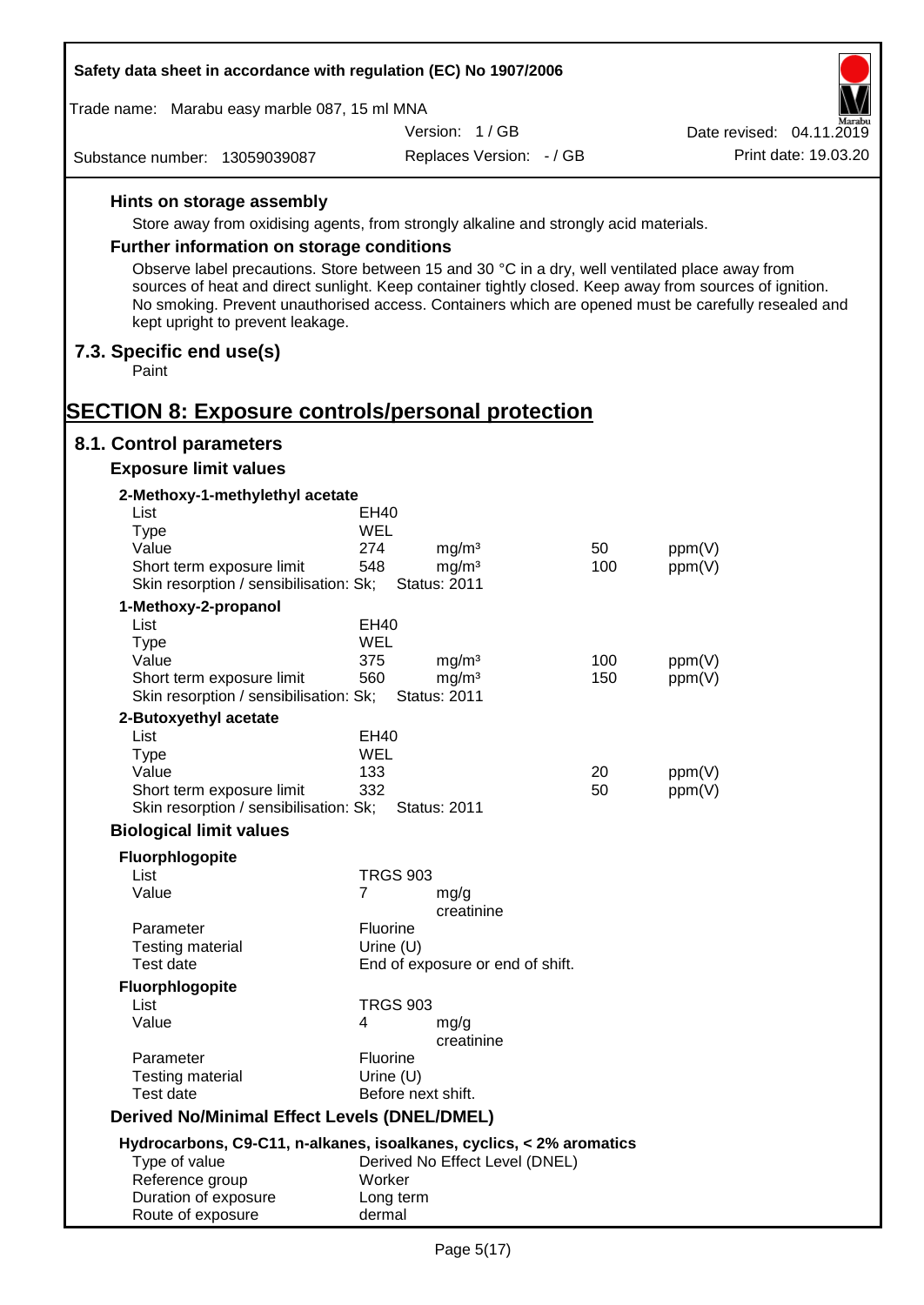| Safety data sheet in accordance with regulation (EC) No 1907/2006 |                                |                          |
|-------------------------------------------------------------------|--------------------------------|--------------------------|
| Trade name: Marabu easy marble 087, 15 ml MNA                     |                                |                          |
|                                                                   | Version: 1/GB                  | Date revised: 04.11.2019 |
| Substance number: 13059039087                                     | Replaces Version: - / GB       | Print date: 19.03.20     |
| Mode of action                                                    | Systemic effects               |                          |
| Concentration                                                     | 300                            | mg/kg                    |
| Type of value                                                     | Derived No Effect Level (DNEL) |                          |
| Reference group                                                   | Consumer                       |                          |
| Duration of exposure                                              | Long term                      |                          |
| Route of exposure                                                 | oral                           |                          |
| Mode of action                                                    | Systemic effects               |                          |
| Concentration                                                     | 300                            | mg/kg                    |
| Type of value                                                     | Derived No Effect Level (DNEL) |                          |
| Reference group                                                   | Consumer                       |                          |
| Duration of exposure                                              | Long term                      |                          |
| Route of exposure                                                 | dermal                         |                          |
| Mode of action                                                    | Systemic effects               |                          |
| Concentration                                                     | 300                            | mg/kg                    |
|                                                                   |                                |                          |
| Type of value                                                     | Derived No Effect Level (DNEL) |                          |
| Reference group                                                   | Consumer                       |                          |
| Duration of exposure                                              | Long term                      |                          |
| Route of exposure<br>Mode of action                               | inhalative<br>Systemic effects |                          |
| Concentration                                                     | 900                            | mg/m <sup>3</sup>        |
|                                                                   |                                |                          |
| Type of value                                                     | Derived No Effect Level (DNEL) |                          |
| Reference group                                                   | Worker                         |                          |
| Duration of exposure                                              | Long term                      |                          |
| Route of exposure                                                 | inhalative                     |                          |
| Mode of action                                                    | Systemic effects               |                          |
| Concentration                                                     | 1500                           | mg/m <sup>3</sup>        |
| Fluorphlogopite                                                   |                                |                          |
| Type of value                                                     | Derived No Effect Level (DNEL) |                          |
| Reference group                                                   | Worker                         |                          |
| Duration of exposure                                              | Long term                      |                          |
| Route of exposure                                                 | inhalative                     |                          |
| Mode of action                                                    | Systemic effects               |                          |
| Concentration                                                     | 4                              | mg/m <sup>3</sup>        |
| Type of value                                                     | Derived No Effect Level (DNEL) |                          |
| Reference group                                                   | Worker                         |                          |
| Duration of exposure                                              | Acute                          |                          |
| Route of exposure                                                 | inhalative                     |                          |
| Mode of action                                                    | Systemic effects               |                          |
| Concentration                                                     | 4                              | mg/m <sup>3</sup>        |
|                                                                   |                                |                          |
| Type of value                                                     | Derived No Effect Level (DNEL) |                          |
| Reference group                                                   | Consumer                       |                          |
| Duration of exposure                                              | Long term                      |                          |
| Route of exposure<br>Mode of action                               | oral                           |                          |
| Concentration                                                     | Systemic effects<br>62,5       | mg/kg                    |
|                                                                   |                                |                          |
| 2-Methoxy-1-methylethyl acetate                                   |                                |                          |
| Type of value                                                     | Derived No Effect Level (DNEL) |                          |
| Reference group                                                   | Worker                         |                          |
| Duration of exposure                                              | Long term                      |                          |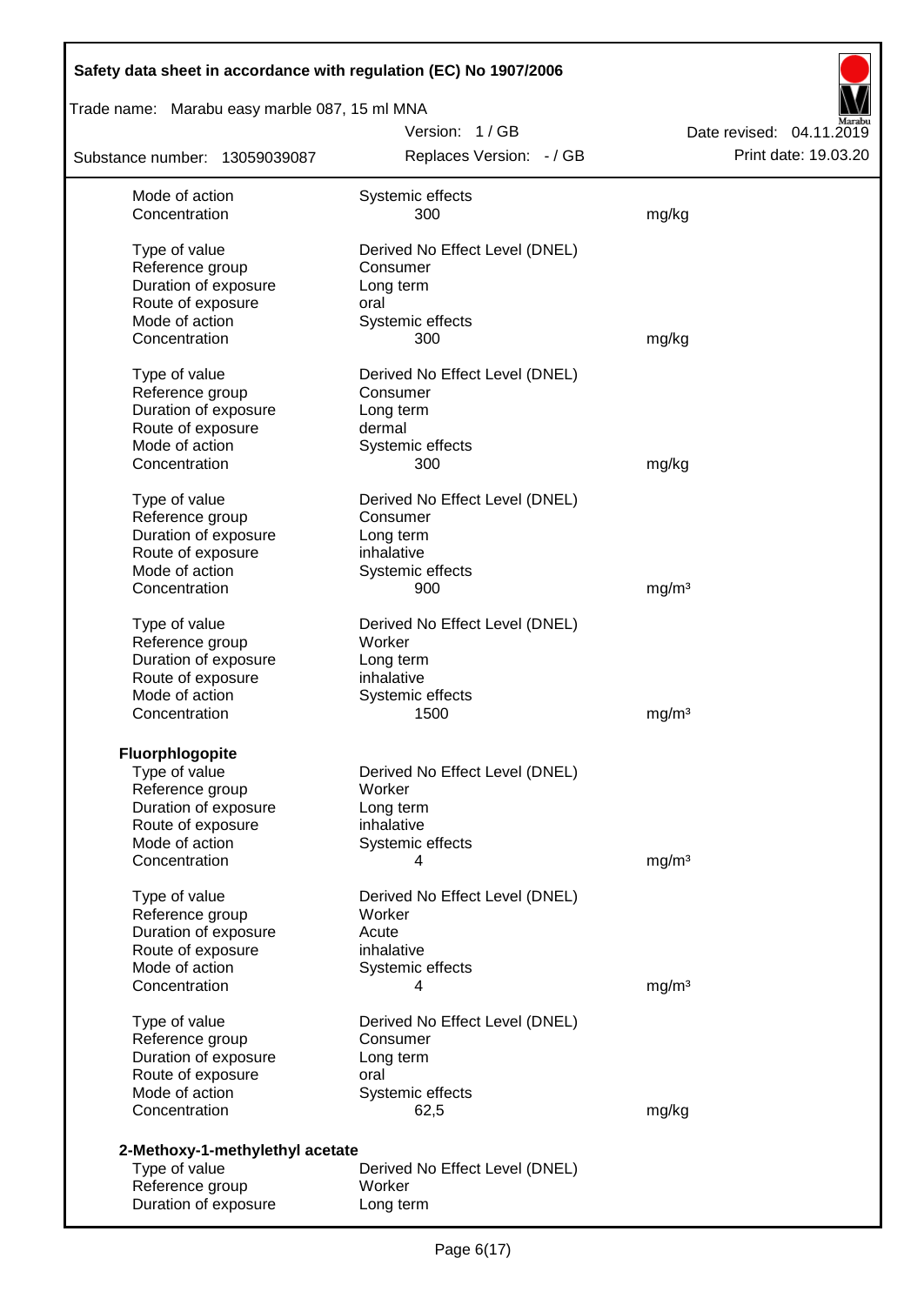## Trade name: Marabu easy marble 087, 15 ml MNA

Replaces Version: - / GB Print date: 19.03.20 Date revised: 04.11.2019

| Substance number: 13059039087 | Replaces Version: - / GB       | Print date: 19.03.20 |
|-------------------------------|--------------------------------|----------------------|
| Route of exposure             | dermal                         |                      |
| Mode of action                | Systemic effects               |                      |
| Concentration                 | 796                            | mg/kg/d              |
| Type of value                 | Derived No Effect Level (DNEL) |                      |
| Reference group               | Worker                         |                      |
| Duration of exposure          | Long term                      |                      |
| Route of exposure             | inhalative                     |                      |
| Mode of action                | Systemic effects               |                      |
| Concentration                 | 275                            | mg/m <sup>3</sup>    |
| Type of value                 | Derived No Effect Level (DNEL) |                      |
| Reference group               | Consumer                       |                      |
| Duration of exposure          | Long term                      |                      |
| Route of exposure             | dermal                         |                      |
| Mode of action                | Systemic effects               |                      |
| Concentration                 | 320                            | mg/kg/d              |
| Type of value                 | Derived No Effect Level (DNEL) |                      |
| Reference group               | Consumer                       |                      |
| Duration of exposure          | Long term                      |                      |
| Route of exposure             | inhalative                     |                      |
| Mode of action                | Systemic effects               |                      |
| Concentration                 | 33                             | mg/m <sup>3</sup>    |
| Type of value                 | Derived No Effect Level (DNEL) |                      |
| Reference group               | Consumer                       |                      |
| Duration of exposure          | Long term                      |                      |
| Route of exposure             | inhalative                     |                      |
| Mode of action                | Local effects                  |                      |
| Concentration                 | 33                             | mg/m <sup>3</sup>    |
| Type of value                 | Derived No Effect Level (DNEL) |                      |
| Reference group               | Consumer                       |                      |
| Duration of exposure          | Long term                      |                      |
| Route of exposure             | oral                           |                      |
| Mode of action                | Systemic effects               |                      |
| Concentration                 | 36                             | mg/kg/d              |
| Type of value                 | Derived No Effect Level (DNEL) |                      |
| Reference group               | Worker                         |                      |
| Duration of exposure          | Lifetime                       |                      |
| Route of exposure             | inhalative                     |                      |
| Mode of action                | Local effects                  |                      |
| Concentration                 | 550                            | mg/m <sup>3</sup>    |
| 1-Methoxy-2-propanol          |                                |                      |
| Type of value                 | Derived No Effect Level (DNEL) |                      |
| Reference group               | Worker                         |                      |
| Duration of exposure          | Acute                          |                      |
| Route of exposure             | inhalative                     |                      |
| Mode of action                | Local effects                  |                      |
| Concentration                 | 553,5                          | mg/m <sup>3</sup>    |
|                               |                                |                      |
| Type of value                 | Derived No Effect Level (DNEL) |                      |
| Reference group               | Worker                         |                      |
| Duration of exposure          | Long term                      |                      |
|                               |                                |                      |

Version: 1 / GB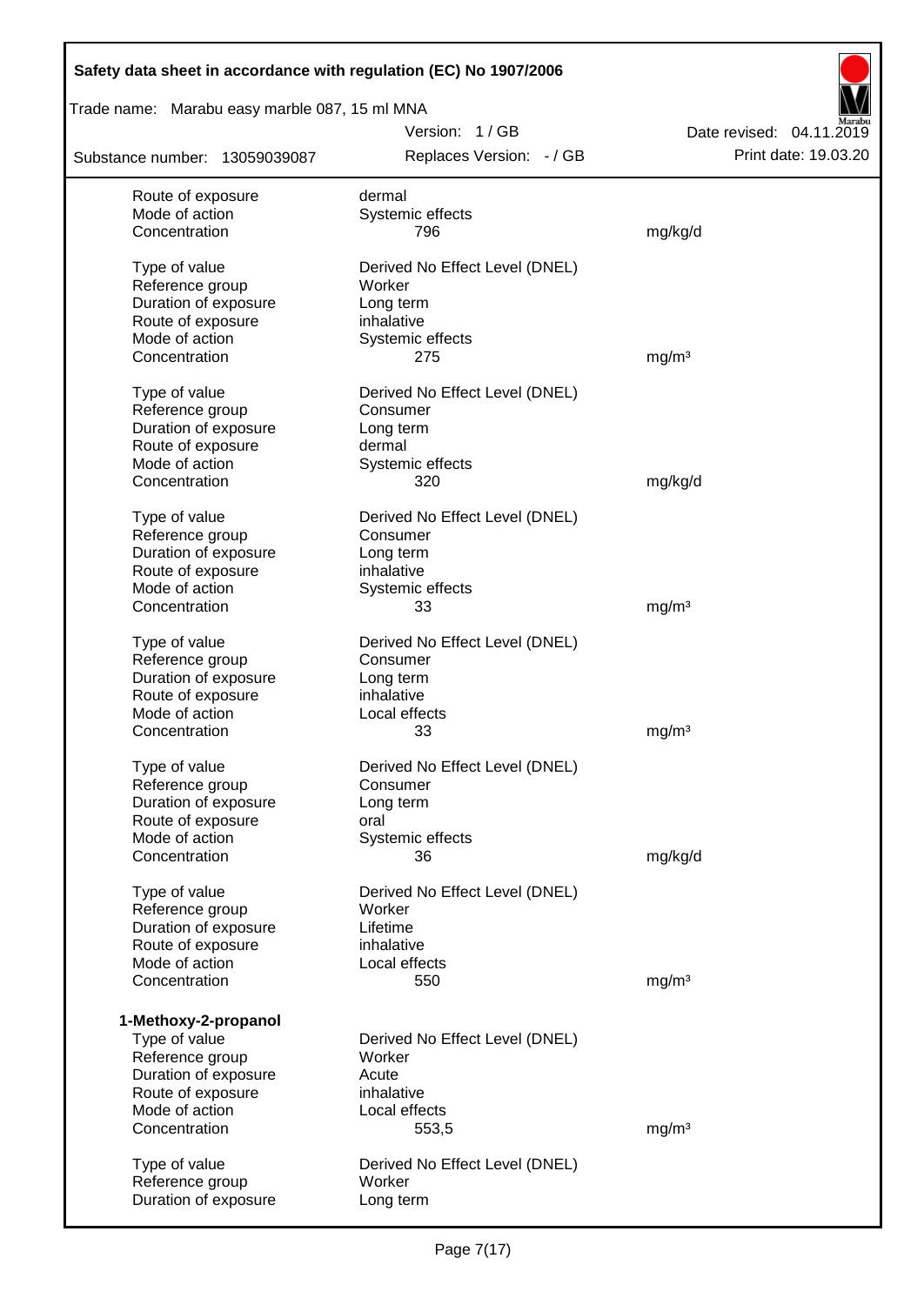| Safety data sheet in accordance with regulation (EC) No 1907/2006 |                                          |                          |
|-------------------------------------------------------------------|------------------------------------------|--------------------------|
| Trade name: Marabu easy marble 087, 15 ml MNA                     |                                          |                          |
|                                                                   | Version: 1/GB                            | Date revised: 04.11.2019 |
| Substance number: 13059039087                                     | Replaces Version: - / GB                 | Print date: 19.03.20     |
| Route of exposure                                                 | dermal                                   |                          |
| Mode of action                                                    | Systemic effects                         |                          |
| Concentration                                                     | 50,6                                     | mg/person/<br>d          |
|                                                                   |                                          |                          |
| Type of value<br>Reference group                                  | Derived No Effect Level (DNEL)<br>Worker |                          |
| Duration of exposure                                              | Long term                                |                          |
| Route of exposure                                                 | inhalative                               |                          |
| Mode of action                                                    | Systemic effects                         |                          |
| Concentration                                                     | 369                                      | mg/m <sup>3</sup>        |
| Type of value                                                     | Derived No Effect Level (DNEL)           |                          |
| Reference group                                                   | <b>General Population</b>                |                          |
| Duration of exposure                                              | Long term                                |                          |
| Route of exposure                                                 | dermal                                   |                          |
| Mode of action                                                    | Systemic effects                         |                          |
| Concentration                                                     | 18,1                                     | mg/kg                    |
| Type of value                                                     | Derived No Effect Level (DNEL)           |                          |
| Reference group                                                   | <b>General Population</b>                |                          |
| Duration of exposure                                              | Long term                                |                          |
| Route of exposure                                                 | inhalative                               |                          |
| Mode of action                                                    | Systemic effects                         |                          |
| Concentration                                                     | 43,9                                     | mg/m <sup>3</sup>        |
| Type of value                                                     | Derived No Effect Level (DNEL)           |                          |
| Reference group                                                   | <b>General Population</b>                |                          |
| Duration of exposure                                              | Long term                                |                          |
| Route of exposure                                                 | oral                                     |                          |
| Mode of action                                                    | Systemic effects                         |                          |
| Concentration                                                     | 3,3                                      | mg/kg/d                  |
| 2-Butoxyethyl acetate                                             |                                          |                          |
| Reference substance                                               | 2-Butoxyethyl acetate                    |                          |
| Type of value                                                     | Derived No Effect Level (DNEL)           |                          |
| Reference group                                                   | Worker                                   |                          |
| Duration of exposure                                              | Long term                                |                          |
| Route of exposure                                                 | inhalative                               |                          |
| Mode of action                                                    | Systemic effects                         |                          |
| Concentration                                                     | 133                                      | mg/m <sup>3</sup>        |
|                                                                   | 2-Butoxyethyl acetate                    |                          |
| Type of value                                                     | Derived No Effect Level (DNEL)           |                          |
| Reference group                                                   | Worker                                   |                          |
| Duration of exposure                                              | Short term                               |                          |
| Route of exposure                                                 | inhalative                               |                          |
| Mode of action                                                    | Local effects                            |                          |
| Concentration                                                     | 333                                      | mg/m <sup>3</sup>        |
|                                                                   | 2-Butoxyethyl acetate                    |                          |
| Type of value                                                     | Derived No Effect Level (DNEL)           |                          |
| Reference group                                                   | Worker                                   |                          |
| Duration of exposure                                              | Long term                                |                          |
| Route of exposure                                                 | dermal                                   |                          |
| Mode of action                                                    | Systemic effects                         |                          |
| Concentration                                                     | 169                                      | mg/kg/d                  |

Г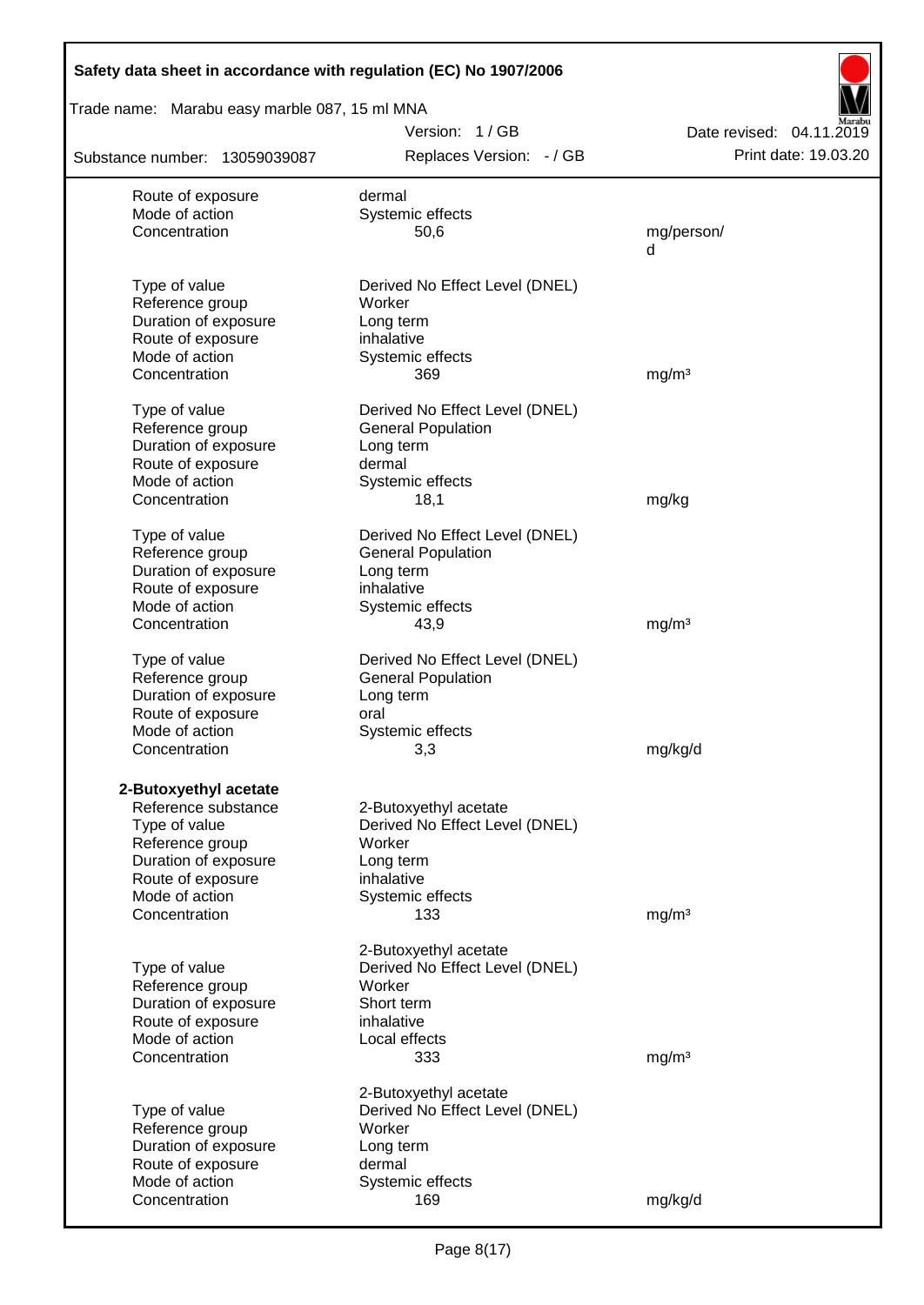| Safety data sheet in accordance with regulation (EC) No 1907/2006                                                |                                                                                                                                           |                          |  |  |  |  |
|------------------------------------------------------------------------------------------------------------------|-------------------------------------------------------------------------------------------------------------------------------------------|--------------------------|--|--|--|--|
| Trade name: Marabu easy marble 087, 15 ml MNA                                                                    |                                                                                                                                           |                          |  |  |  |  |
|                                                                                                                  | Version: 1/GB                                                                                                                             | Date revised: 04.11.2019 |  |  |  |  |
| Substance number: 13059039087                                                                                    | Replaces Version: - / GB                                                                                                                  | Print date: 19.03.20     |  |  |  |  |
| Type of value<br>Reference group<br>Duration of exposure<br>Route of exposure<br>Mode of action                  | 2-Butoxyethyl acetate<br>Derived No Effect Level (DNEL)<br>Worker<br>Short term<br>dermal<br>Systemic effects                             |                          |  |  |  |  |
| Concentration                                                                                                    | 120                                                                                                                                       | mg/kg/d                  |  |  |  |  |
| Type of value<br>Reference group<br>Duration of exposure<br>Route of exposure<br>Mode of action<br>Concentration | 2-Butoxyethyl acetate<br>Derived No Effect Level (DNEL)<br><b>General Population</b><br>Long term<br>inhalative<br>Systemic effects<br>80 | mg/m <sup>3</sup>        |  |  |  |  |
| Type of value<br>Reference group<br>Duration of exposure<br>Route of exposure<br>Mode of action<br>Concentration | 2-Butoxyethyl acetate<br>Derived No Effect Level (DNEL)<br><b>General Population</b><br>Short term<br>inhalative<br>Local effects<br>200  | mg/m <sup>3</sup>        |  |  |  |  |
| Type of value<br>Reference group<br>Duration of exposure<br>Route of exposure<br>Mode of action<br>Concentration | 2-Butoxyethyl acetate<br>Derived No Effect Level (DNEL)<br><b>General Population</b><br>Long term<br>dermal<br>Systemic effects<br>102    | mg/kg/d                  |  |  |  |  |
| Type of value<br>Reference group<br>Duration of exposure<br>Route of exposure<br>Mode of action<br>Concentration | 2-Butoxyethyl acetate<br>Derived No Effect Level (DNEL)<br><b>General Population</b><br>Short term<br>dermal<br>Systemic effects<br>72    | mg/kg/d                  |  |  |  |  |
| Type of value<br>Reference group<br>Duration of exposure<br>Route of exposure<br>Mode of action<br>Concentration | 2-Butoxyethyl acetate<br>Derived No Effect Level (DNEL)<br><b>General Population</b><br>Long term<br>oral<br>Systemic effects<br>8,6      | mg/kg/d                  |  |  |  |  |
| Type of value<br>Reference group<br>Duration of exposure<br>Route of exposure<br>Mode of action<br>Concentration | 2-Butoxyethyl acetate<br>Derived No Effect Level (DNEL)<br><b>General Population</b><br>Short term<br>oral<br>Systemic effects<br>36      | mg/kg/d                  |  |  |  |  |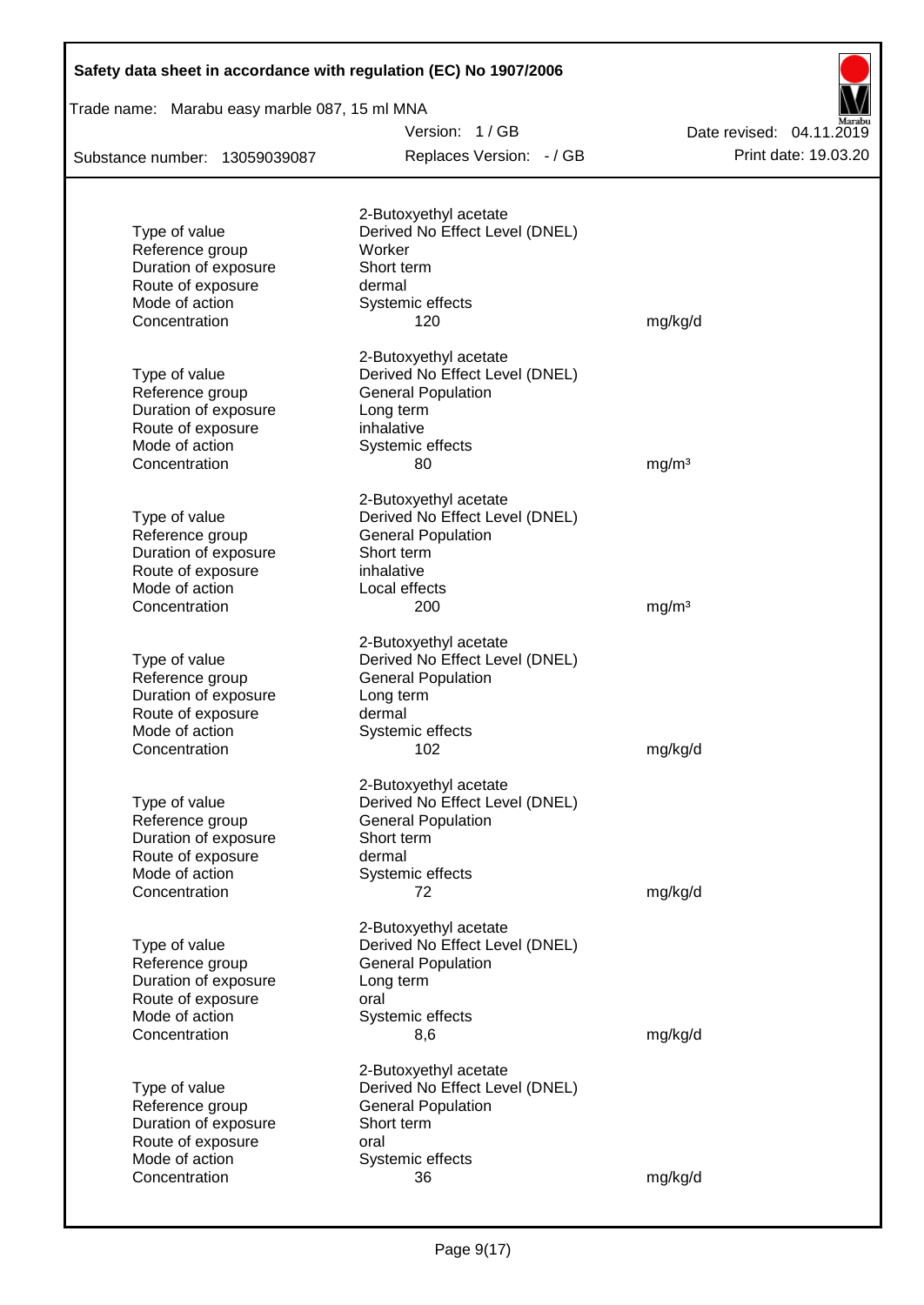| Safety data sheet in accordance with regulation (EC) No 1907/2006 |                                 |                          |
|-------------------------------------------------------------------|---------------------------------|--------------------------|
| Trade name: Marabu easy marble 087, 15 ml MNA                     |                                 |                          |
|                                                                   | Version: 1/GB                   | Date revised: 04.11.2019 |
| Substance number: 13059039087                                     | Replaces Version: - / GB        | Print date: 19.03.20     |
| <b>Predicted No Effect Concentration (PNEC)</b>                   |                                 |                          |
| 2-Methoxy-1-methylethyl acetate                                   |                                 |                          |
| Reference substance                                               | 2-Methoxy-1-methylethyl acetate |                          |
| Type of value                                                     | <b>PNEC</b>                     |                          |
| <b>Type</b>                                                       | Freshwater                      |                          |
| Concentration                                                     | 0,635                           | mg/l                     |
| Type of value                                                     | <b>PNEC</b>                     |                          |
| <b>Type</b>                                                       | Freshwater sediment             |                          |
| Concentration                                                     | 3,29                            | mg/kg                    |
| Type of value                                                     | <b>PNEC</b>                     |                          |
| <b>Type</b>                                                       | Soil                            |                          |
| Concentration                                                     | 0,29                            | mg/kg                    |
| Source                                                            | Literature value                |                          |
| Type of value                                                     | <b>PNEC</b>                     |                          |
| <b>Type</b>                                                       | Sewage treatment plant (STP)    |                          |
| Concentration                                                     | 100                             | mg/l                     |
| Source                                                            | Literature value                |                          |
| Type of value                                                     | <b>PNEC</b>                     |                          |
| <b>Type</b>                                                       | Marine sediment                 |                          |
| Concentration                                                     | 0,329                           | mg/kg                    |
| Source                                                            | Literature value                |                          |
| Type of value                                                     | <b>PNEC</b>                     |                          |
| Type                                                              | Saltwater                       |                          |
| Concentration                                                     | 0,0635                          | mg/l                     |
| 1-Methoxy-2-propanol                                              |                                 |                          |
| Type of value                                                     | <b>PNEC</b>                     |                          |
| Type                                                              | Freshwater                      |                          |
| Concentration                                                     | 10                              | mg/l                     |
| Type of value                                                     | <b>PNEC</b>                     |                          |
| <b>Type</b>                                                       | Water                           |                          |
| Concentration                                                     | 41,6                            | mg/kg                    |
| Type of value                                                     | <b>PNEC</b>                     |                          |
| <b>Type</b>                                                       | Sediment                        |                          |
| Concentration                                                     | 41,6                            | mg/kg                    |
| Type of value                                                     | <b>PNEC</b>                     |                          |
| Type                                                              | Marine sediment                 |                          |
| Concentration                                                     | 4,17                            | mg/kg                    |
| Type of value                                                     | <b>PNEC</b>                     |                          |
| <b>Type</b>                                                       | Soil                            |                          |
| Concentration                                                     | 2,47                            | mg/kg                    |
| Type of value                                                     | <b>PNEC</b>                     |                          |
| <b>Type</b>                                                       | Sewage treatment plant (STP)    |                          |
| Concentration                                                     | 100                             | mg/l                     |
| 2-Butoxyethyl acetate                                             |                                 |                          |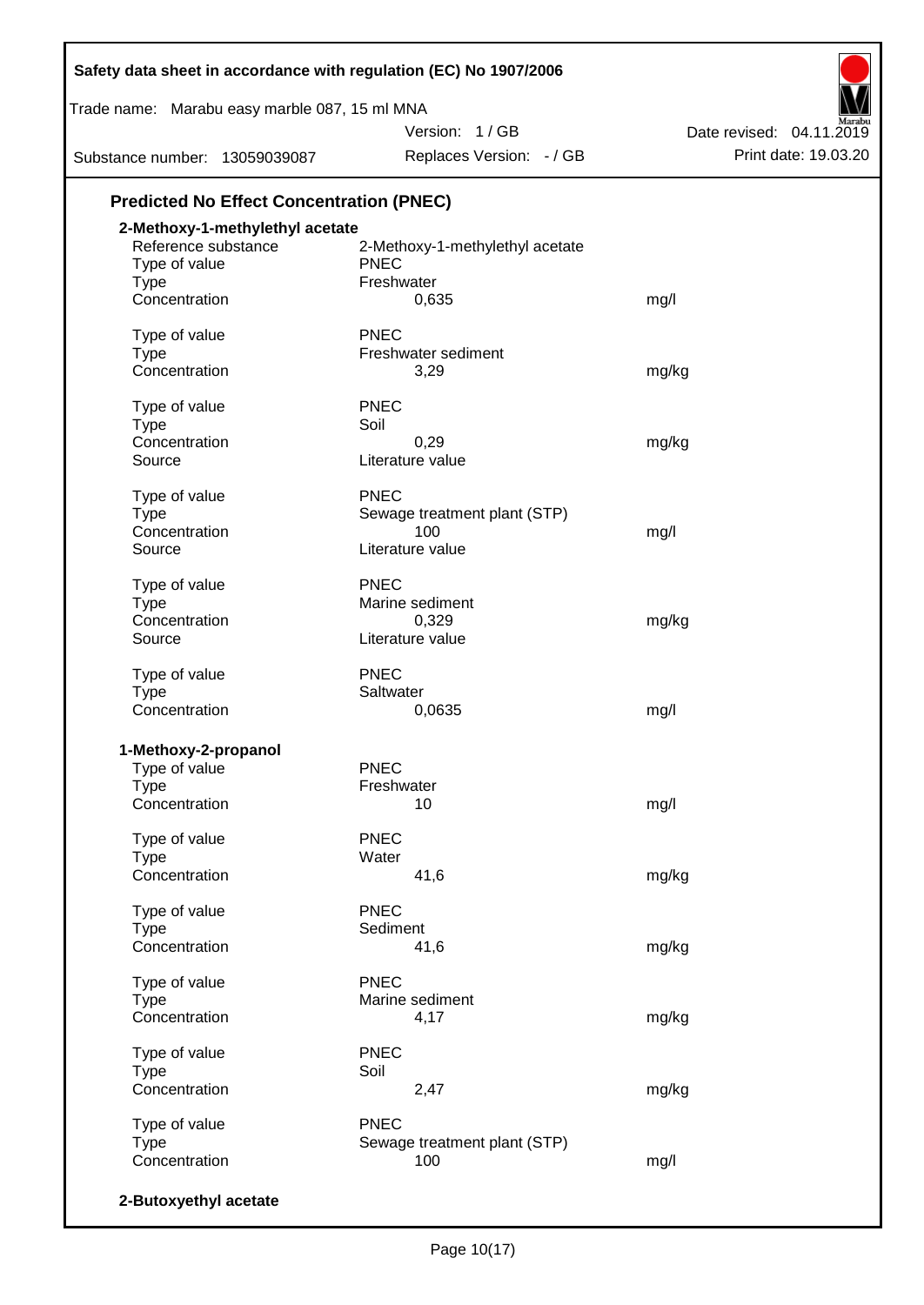| Safety data sheet in accordance with regulation (EC) No 1907/2006              |                                                                                      |                          |  |  |  |
|--------------------------------------------------------------------------------|--------------------------------------------------------------------------------------|--------------------------|--|--|--|
| Trade name: Marabu easy marble 087, 15 ml MNA                                  |                                                                                      |                          |  |  |  |
|                                                                                | Version: 1/GB                                                                        | Date revised: 04.11.2019 |  |  |  |
| Substance number: 13059039087                                                  | Replaces Version: - / GB                                                             | Print date: 19.03.20     |  |  |  |
| Reference substance<br>Type of value<br><b>Type</b><br>Concentration<br>Source | 2-Butoxyethyl acetate<br>PNEC<br>Water<br>0,304<br>Literature value                  | mg/l                     |  |  |  |
| Type of value<br><b>Type</b><br>Concentration<br>Source                        | 2-Butoxyethyl acetate<br><b>PNEC</b><br>Aquatic<br>0.0304<br>Literature value        | g/                       |  |  |  |
| Type of value<br><b>Type</b><br>Concentration<br>Source                        | 2-Butoxyethyl acetate<br>PNEC<br>Sediment<br>2,03<br>Literature value                | mg/kg                    |  |  |  |
| Type of value<br><b>Type</b><br>Concentration<br>Source                        | 2-Butoxyethyl acetate<br><b>PNEC</b><br>Marine sediment<br>0,203<br>Literature value | mg/kg                    |  |  |  |
| Type of value<br><b>Type</b><br>Concentration<br>Source                        | 2-Butoxyethyl acetate<br><b>PNEC</b><br>Soil<br>0,68<br>Literature value             | mg/kg                    |  |  |  |

## **8.2. Exposure controls**

#### **Exposure controls**

Provide adequate ventilation. Where reasonably practicable this should be achieved by the use of local exhaust ventilation and good general extraction. If these are not sufficient to maintain concentrations of particulates and solvent vapour below the OEL, suitable respiratory protection must be worn.

#### **Respiratory protection**

If workers are exposed to concentrations above the exposure limit they must use appropriate, certified respirators. Full mask, filter A

#### **Hand protection**

There is no one glove material or combination of materials that will give unlimited resistance to any individual or combination of chemicals.

For prolonged or repeated handling nitrile rubber gloves with textile undergloves are required.

| Material thickness | 0,5 | mm |
|--------------------|-----|----|
|                    |     |    |

Breakthrough time < 30 min

The breakthrough time must be greater than the end use time of the product.

The instructions and information provided by the glove manufacturer on use, storage, maintenance and replacement must be followed.

Gloves should be replaced regularly and if there is any sign of damage to the glove material.

Always ensure that gloves are free from defects and that they are stored and used correctly.

The performance or effectiveness of the glove may be reduced by physical/ chemical damage and poor maintenance.

Barrier creams may help to protect the exposed areas of the skin, they should however not be applied once exposure has occurred.

#### **Eye protection**

Use safety eyewear designed to protect against splash of liquids.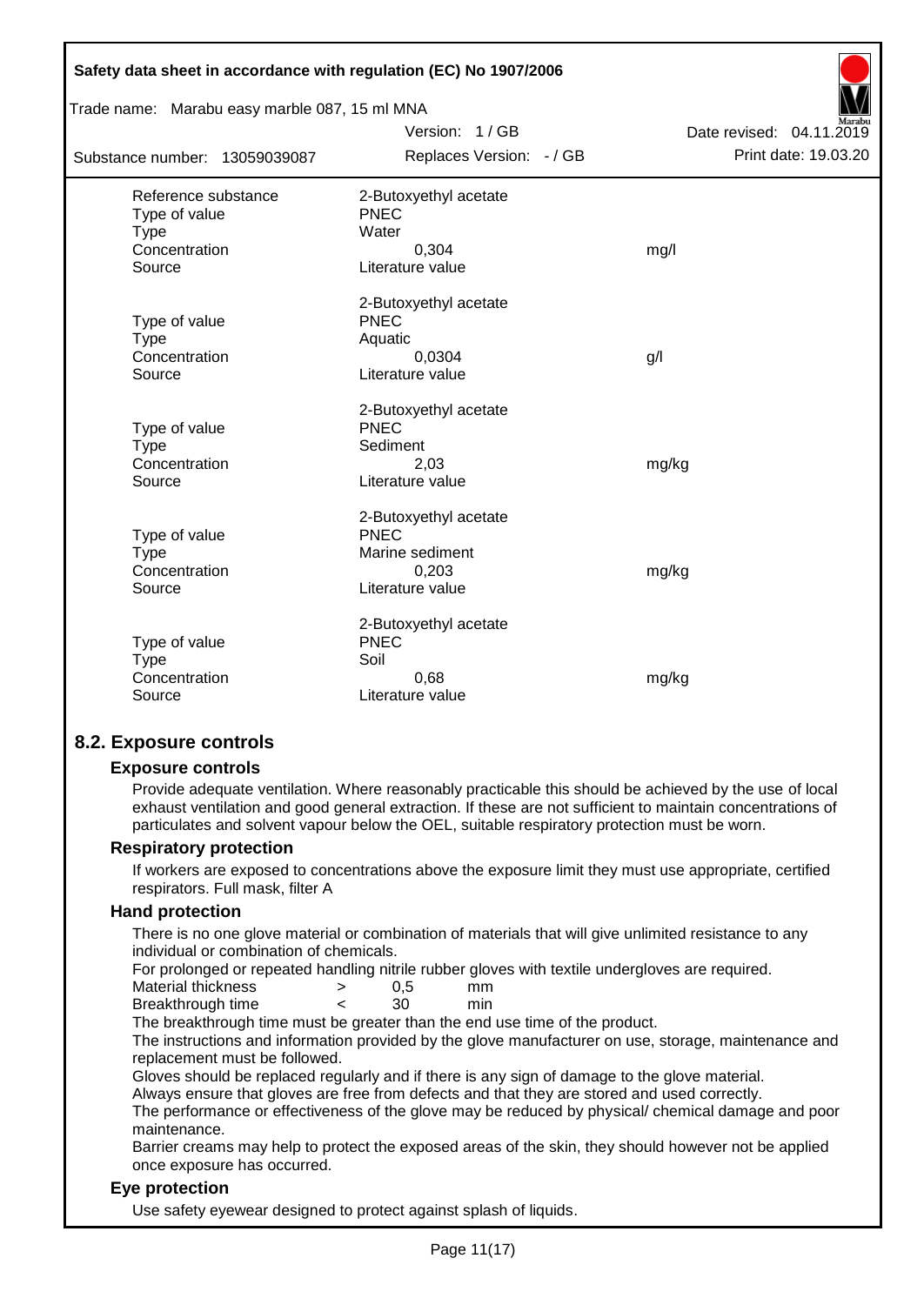| Safety data sheet in accordance with regulation (EC) No 1907/2006                                                                                       |                                   |                          |                   |                          |                      |
|---------------------------------------------------------------------------------------------------------------------------------------------------------|-----------------------------------|--------------------------|-------------------|--------------------------|----------------------|
| Trade name: Marabu easy marble 087, 15 ml MNA                                                                                                           |                                   |                          |                   |                          |                      |
|                                                                                                                                                         | Version: 1/GB                     |                          |                   | Date revised: 04.11.2019 |                      |
| Substance number: 13059039087                                                                                                                           |                                   | Replaces Version: - / GB |                   |                          | Print date: 19.03.20 |
| <b>Body protection</b><br>Cotton or cotton/synthetic overalls or coveralls are normally suitable.<br><b>SECTION 9: Physical and chemical properties</b> |                                   |                          |                   |                          |                      |
| 9.1. Information on basic physical and chemical properties                                                                                              |                                   |                          |                   |                          |                      |
| <b>Form</b>                                                                                                                                             | Liquid                            |                          |                   |                          |                      |
| <b>Colour</b>                                                                                                                                           | coloured                          |                          |                   |                          |                      |
| <b>Odour</b>                                                                                                                                            | solvent-like                      |                          |                   |                          |                      |
| <b>Odour threshold</b>                                                                                                                                  |                                   |                          |                   |                          |                      |
| Remarks                                                                                                                                                 | No data available                 |                          |                   |                          |                      |
| pH value                                                                                                                                                |                                   |                          |                   |                          |                      |
| Remarks                                                                                                                                                 | Not applicable                    |                          |                   |                          |                      |
| <b>Melting point</b>                                                                                                                                    |                                   |                          |                   |                          |                      |
| Remarks                                                                                                                                                 | not determined                    |                          |                   |                          |                      |
| <b>Freezing point</b>                                                                                                                                   |                                   |                          |                   |                          |                      |
| Remarks                                                                                                                                                 | not determined                    |                          |                   |                          |                      |
| Initial boiling point and boiling range                                                                                                                 |                                   |                          |                   |                          |                      |
| Value                                                                                                                                                   | 120<br>appr.                      |                          | $^{\circ}C$       |                          |                      |
| Pressure                                                                                                                                                | 1.013                             | hPa                      |                   |                          |                      |
| Source                                                                                                                                                  | Literature value                  |                          |                   |                          |                      |
| <b>Flash point</b>                                                                                                                                      |                                   |                          |                   |                          |                      |
| Value                                                                                                                                                   | 30                                |                          | $^{\circ}C$       |                          |                      |
| Method                                                                                                                                                  | ASTM D 6450 (CCCFP)               |                          |                   |                          |                      |
| Evaporation rate (ether $= 1$ ) :                                                                                                                       |                                   |                          |                   |                          |                      |
| Remarks                                                                                                                                                 | not determined                    |                          |                   |                          |                      |
| <b>Flammability (solid, gas)</b><br>Not applicable                                                                                                      |                                   |                          |                   |                          |                      |
| Upper/lower flammability or explosive limits                                                                                                            |                                   |                          |                   |                          |                      |
| Lower explosion limit                                                                                                                                   | 0,7<br>appr.                      |                          | %(V)              |                          |                      |
| Upper explosion limit<br>Source                                                                                                                         | 13,7<br>appr.<br>Literature value |                          | %(V)              |                          |                      |
|                                                                                                                                                         |                                   |                          |                   |                          |                      |
| Vapour pressure<br>Value                                                                                                                                |                                   |                          | hPa               |                          |                      |
| Temperature                                                                                                                                             | 8<br>20                           | $^{\circ}C$              |                   |                          |                      |
| Method                                                                                                                                                  | calculated                        |                          |                   |                          |                      |
| <b>Vapour density</b>                                                                                                                                   |                                   |                          |                   |                          |                      |
| Remarks                                                                                                                                                 | not determined                    |                          |                   |                          |                      |
| <b>Density</b>                                                                                                                                          |                                   |                          |                   |                          |                      |
| Value                                                                                                                                                   | 1,08                              |                          | g/cm <sup>3</sup> |                          |                      |
| Temperature                                                                                                                                             | 20                                | $^{\circ}C$              |                   |                          |                      |
| Method                                                                                                                                                  | <b>DIN EN ISO 2811</b>            |                          |                   |                          |                      |
| Solubility in water                                                                                                                                     |                                   |                          |                   |                          |                      |
| Remarks                                                                                                                                                 | partially miscible                |                          |                   |                          |                      |
| <b>Partition coefficient: n-octanol/water</b>                                                                                                           |                                   |                          |                   |                          |                      |
| Remarks                                                                                                                                                 | Not applicable                    |                          |                   |                          |                      |
| Ignition temperature                                                                                                                                    |                                   |                          |                   |                          |                      |
| Value                                                                                                                                                   | 200<br>appr.                      |                          | $\rm ^{\circ}C$   |                          |                      |
| Source                                                                                                                                                  | Literature value                  |                          |                   |                          |                      |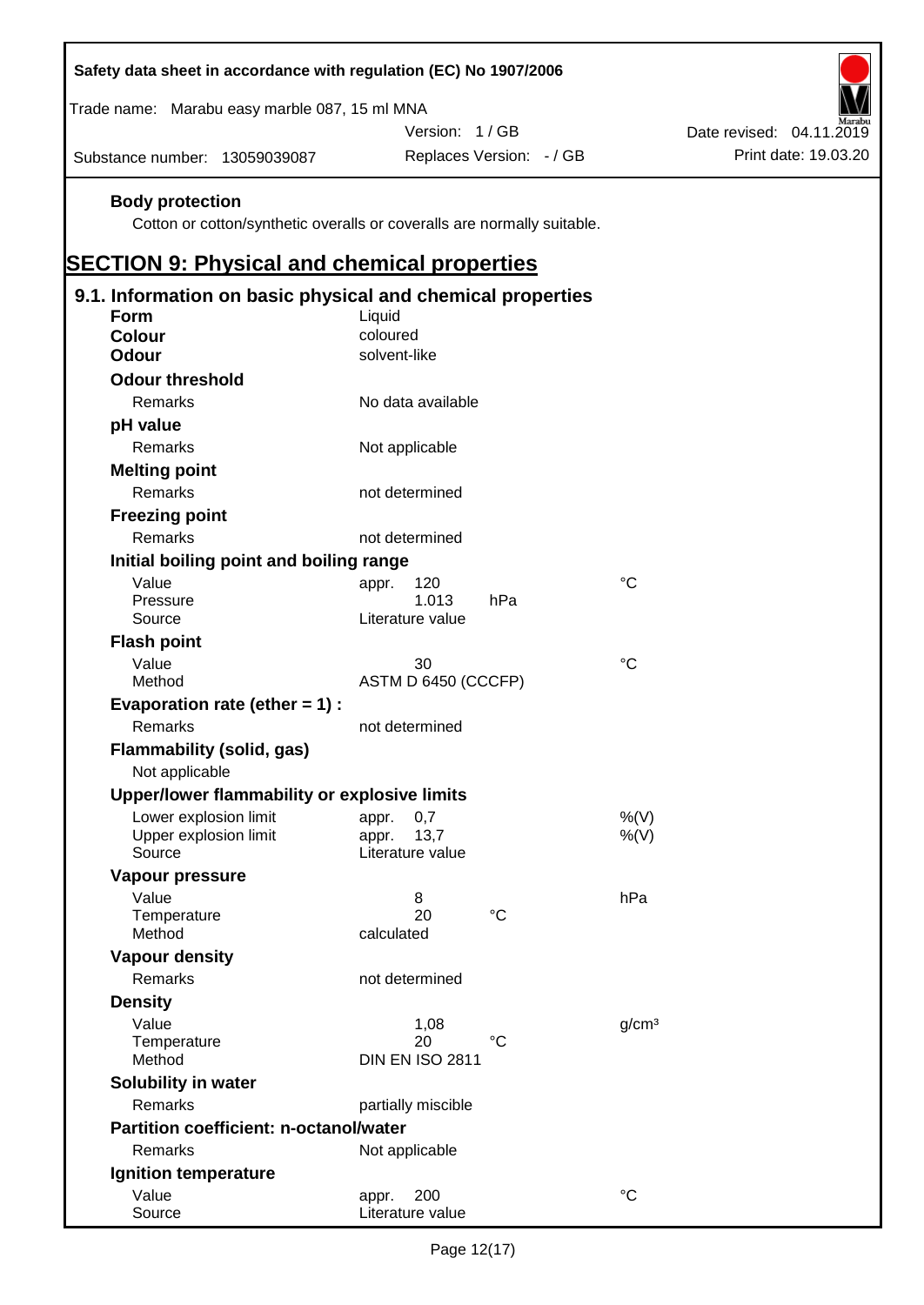| Safety data sheet in accordance with regulation (EC) No 1907/2006                                                                                                     |                                                                   |                          |    |       |                          |
|-----------------------------------------------------------------------------------------------------------------------------------------------------------------------|-------------------------------------------------------------------|--------------------------|----|-------|--------------------------|
| Trade name: Marabu easy marble 087, 15 ml MNA                                                                                                                         |                                                                   | Version: 1 / GB          |    |       | Date revised: 04.11.2019 |
| Substance number: 13059039087                                                                                                                                         |                                                                   | Replaces Version: - / GB |    |       | Print date: 19.03.20     |
| <b>Viscosity</b>                                                                                                                                                      |                                                                   |                          |    |       |                          |
| dynamic<br>Value                                                                                                                                                      | 30                                                                | to                       | 50 | mPa.s |                          |
| Temperature                                                                                                                                                           | 40                                                                | $\rm ^{\circ}C$          |    |       |                          |
| <b>Efflux time</b>                                                                                                                                                    |                                                                   |                          |    |       |                          |
| Value<br>Temperature                                                                                                                                                  | 25<br>20                                                          | to<br>°C                 | 70 | S     |                          |
| Method                                                                                                                                                                | DIN 53211 4 mm                                                    |                          |    |       |                          |
| <b>Explosive properties</b>                                                                                                                                           |                                                                   |                          |    |       |                          |
| evaluation                                                                                                                                                            | no                                                                |                          |    |       |                          |
| <b>Oxidising properties</b>                                                                                                                                           |                                                                   |                          |    |       |                          |
| evaluation                                                                                                                                                            | None known                                                        |                          |    |       |                          |
| 9.2. Other information                                                                                                                                                |                                                                   |                          |    |       |                          |
| <b>Other information</b>                                                                                                                                              |                                                                   |                          |    |       |                          |
| The physical specifications are approximate values and refer to the used safety relevant component(s).                                                                |                                                                   |                          |    |       |                          |
| <b>SECTION 10: Stability and reactivity</b>                                                                                                                           |                                                                   |                          |    |       |                          |
|                                                                                                                                                                       |                                                                   |                          |    |       |                          |
| 10.1. Reactivity<br>No hazardous reactions when stored and handled according to prescribed instructions.                                                              |                                                                   |                          |    |       |                          |
| 10.2. Chemical stability<br>Stable under recommended storage and handling conditions (see section 7).                                                                 |                                                                   |                          |    |       |                          |
| 10.3. Possibility of hazardous reactions<br>Keep away from oxidising agents, strongly alkaline and strongly acid materials in order to avoid<br>exothermic reactions. |                                                                   |                          |    |       |                          |
| 10.4. Conditions to avoid<br>When exposed to high temperatures may produce hazardous decomposition products.                                                          |                                                                   |                          |    |       |                          |
| 10.5. Incompatible materials<br>No hazardous reactions when stored and handled according to prescribed instructions.                                                  |                                                                   |                          |    |       |                          |
| 10.6. Hazardous decomposition products<br>See chapter 5.2 (Firefighting measures - Special hazards arising from the substance or mixture).                            |                                                                   |                          |    |       |                          |
| <b>SECTION 11: Toxicological information</b>                                                                                                                          |                                                                   |                          |    |       |                          |
| 11.1. Information on toxicological effects                                                                                                                            |                                                                   |                          |    |       |                          |
| <b>Acute oral toxicity (Components)</b>                                                                                                                               |                                                                   |                          |    |       |                          |
| 1-Methoxy-2-propanol                                                                                                                                                  |                                                                   |                          |    |       |                          |
| <b>Species</b>                                                                                                                                                        | rat                                                               |                          |    |       |                          |
| LD50                                                                                                                                                                  | 5200                                                              |                          |    | mg/kg |                          |
| <b>Acute dermal toxicity (Components)</b>                                                                                                                             |                                                                   |                          |    |       |                          |
| 1-Methoxy-2-propanol                                                                                                                                                  |                                                                   |                          |    |       |                          |
| <b>Species</b><br>LD50                                                                                                                                                | rabbit<br>14000                                                   |                          |    | mg/kg |                          |
| <b>Acute inhalational toxicity</b>                                                                                                                                    |                                                                   |                          |    |       |                          |
| Remarks                                                                                                                                                               | Based on available data, the classification criteria are not met. |                          |    |       |                          |
| <b>Skin corrosion/irritation</b>                                                                                                                                      |                                                                   |                          |    |       |                          |
| Remarks                                                                                                                                                               | Based on available data, the classification criteria are not met. |                          |    |       |                          |
|                                                                                                                                                                       |                                                                   |                          |    |       |                          |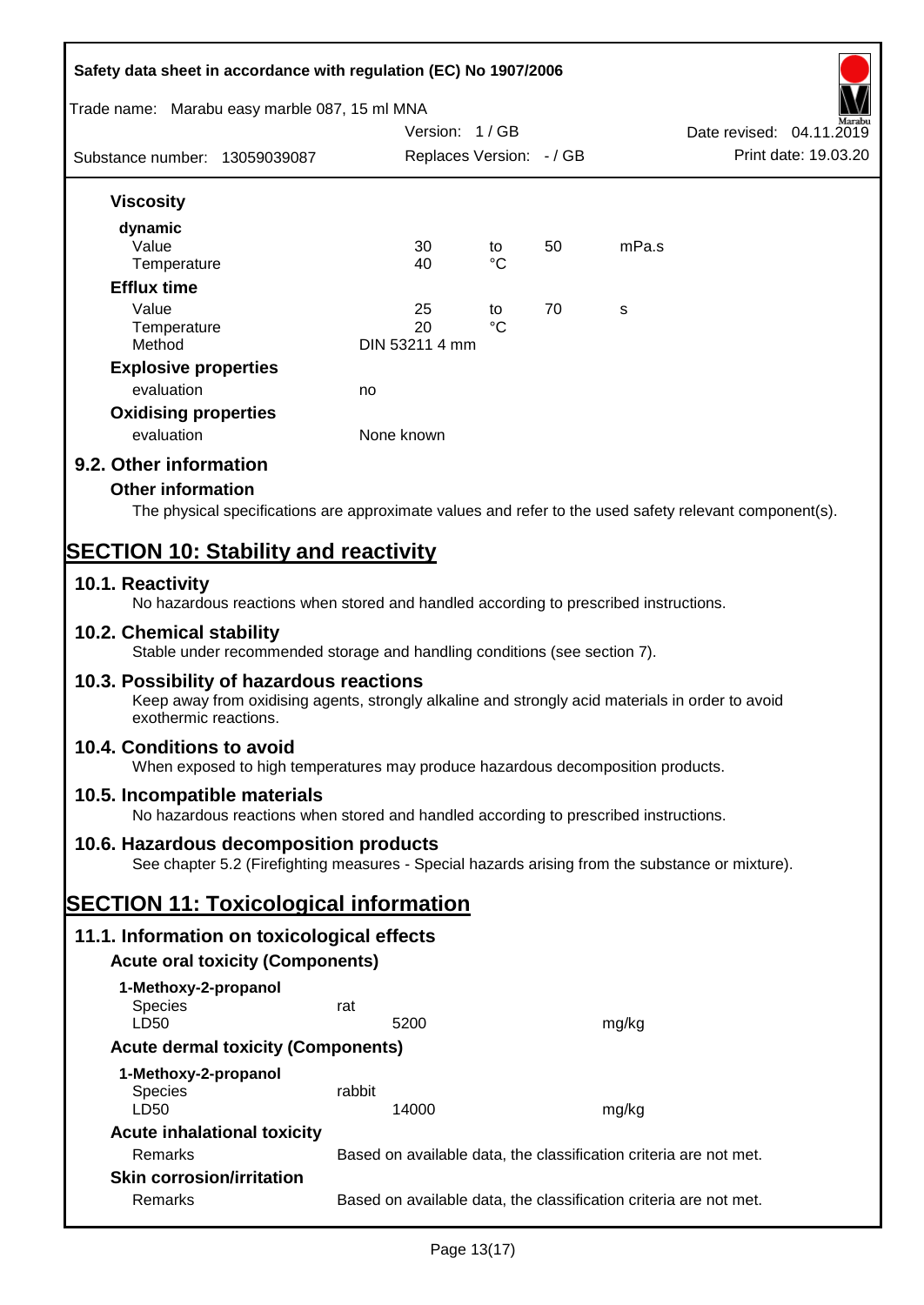#### Trade name: Marabu easy marble 087, 15 ml MNA

Substance number: 13059039087

Version: 1 / GB



#### **Serious eye damage/irritation**

| <u>sensas eye aannagom naasem</u>            |                                                                   |
|----------------------------------------------|-------------------------------------------------------------------|
| <b>Remarks</b>                               | Based on available data, the classification criteria are not met. |
| <b>Sensitization</b>                         |                                                                   |
| <b>Remarks</b>                               | Based on available data, the classification criteria are not met. |
| <b>Mutagenicity</b>                          |                                                                   |
| <b>Remarks</b>                               | Based on available data, the classification criteria are not met. |
| <b>Reproductive toxicity</b>                 |                                                                   |
| Remarks                                      | Based on available data, the classification criteria are not met. |
| Carcinogenicity                              |                                                                   |
| <b>Remarks</b>                               | Based on available data, the classification criteria are not met. |
| <b>Specific Target Organ Toxicity (STOT)</b> |                                                                   |
| Single exposure                              |                                                                   |
| <b>Remarks</b>                               | The classification criteria are met.                              |
| evaluation                                   | May cause drowsiness or dizziness.                                |

#### **Repeated exposure** Remarks Based on available data, the classification criteria are not met.

#### **Aspiration hazard**

Based on available data, the classification criteria are not met.

#### **Experience in practice**

Exposure to component solvents vapours concentration in excess of the stated occupational exposure limit may result in adverse health effects such as mucous membrane and respiratory system irritation and adverse effects on kidney, liver and central nervous system. Symptoms and signs include headache, dizziness, fatigue, muscular weakness, drowsiness and in extreme cases, loss of consciousness. Solvents may cause some of the above effects by absorption through the skin. Repeated or prolonged contact with the mixture may cause removal of natural fat from the skin resulting in non-allergic contact dermatitis and absorption through the skin. The liquid splashed in the eyes may cause irritation and reversible damage. Ingestion may cause nausea, diarrhoea and vomiting. This takes into account, where known, delayed and immediate effects and also chronic effects of components from short-term and long-term exposure by oral, inhalation and dermal routes of exposure and eye contact.

#### **Other information**

There are no data available on the mixture itself.

The mixture has been assessed following the additivity method of the CLP Regulation (EC) No 1272/2008 and classified for toxicological hazards accordingly.

## **SECTION 12: Ecological information**

## **12.1. Toxicity**

#### **General information**

There are no data available on the mixture itself.Do not allow to enter drains or water courses.The mixture has been assessed following the summation method of the CLP Regulation (EC) No 1272/2008 and is not classified as dangerous for the environment.

## **Fish toxicity (Components)**

|                               | 4600  |               | mq/l                         |
|-------------------------------|-------|---------------|------------------------------|
|                               | 96    | h             |                              |
| Daphnia toxicity (Components) |       |               |                              |
|                               |       |               |                              |
|                               |       |               |                              |
|                               | 23300 |               | mq/l                         |
|                               |       | Daphnia magna | golden orfe (Leuciscus idus) |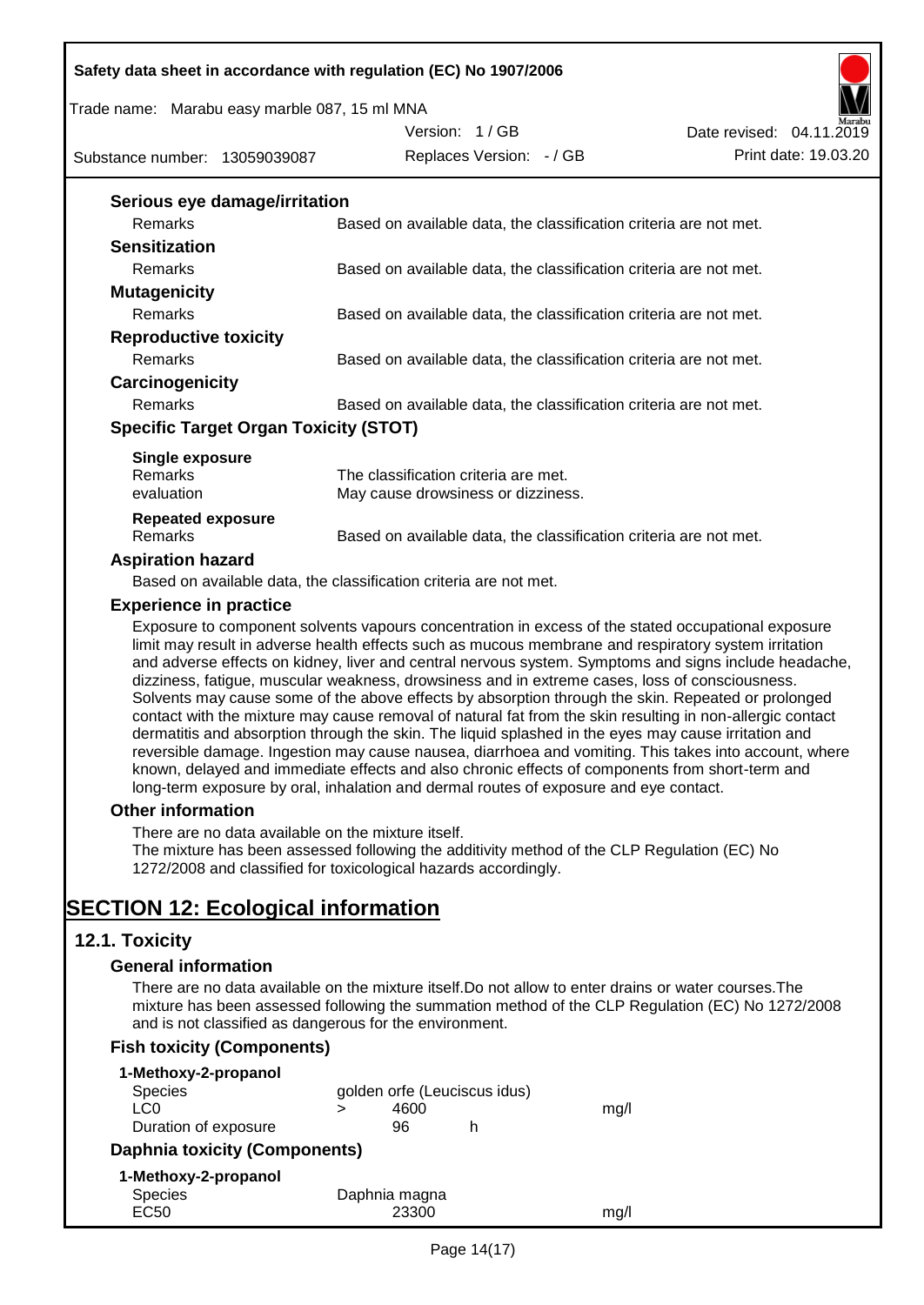| Safety data sheet in accordance with regulation (EC) No 1907/2006                                                                            |                                                                                                                                                                                                                                       |                                                              |
|----------------------------------------------------------------------------------------------------------------------------------------------|---------------------------------------------------------------------------------------------------------------------------------------------------------------------------------------------------------------------------------------|--------------------------------------------------------------|
| Trade name: Marabu easy marble 087, 15 ml MNA                                                                                                |                                                                                                                                                                                                                                       |                                                              |
| Substance number: 13059039087                                                                                                                | Version: 1 / GB<br>Replaces Version: - / GB                                                                                                                                                                                           | Date revised: 04.11.2019<br>Print date: 19.03.20             |
|                                                                                                                                              |                                                                                                                                                                                                                                       |                                                              |
| Duration of exposure                                                                                                                         | 48<br>h                                                                                                                                                                                                                               |                                                              |
| <b>Algae toxicity (Components)</b>                                                                                                           |                                                                                                                                                                                                                                       |                                                              |
| 1-Methoxy-2-propanol                                                                                                                         |                                                                                                                                                                                                                                       |                                                              |
| Species<br><b>EC50</b>                                                                                                                       | Desmodesmus<br>1000<br>$\geq$                                                                                                                                                                                                         | mg/l                                                         |
| Duration of exposure                                                                                                                         | 168<br>h                                                                                                                                                                                                                              |                                                              |
| <b>Bacteria toxicity (Components)</b>                                                                                                        |                                                                                                                                                                                                                                       |                                                              |
| 1-Methoxy-2-propanol                                                                                                                         |                                                                                                                                                                                                                                       |                                                              |
| Species<br><b>EC50</b>                                                                                                                       | activated sludge<br>1000<br>$\geq$                                                                                                                                                                                                    | mg/l                                                         |
| 12.2. Persistence and degradability                                                                                                          |                                                                                                                                                                                                                                       |                                                              |
| <b>General information</b>                                                                                                                   |                                                                                                                                                                                                                                       |                                                              |
| No data available                                                                                                                            |                                                                                                                                                                                                                                       |                                                              |
| <b>Biodegradability (Components)</b>                                                                                                         |                                                                                                                                                                                                                                       |                                                              |
| 1-Methoxy-2-propanol                                                                                                                         |                                                                                                                                                                                                                                       |                                                              |
| Value                                                                                                                                        | 90                                                                                                                                                                                                                                    | $\%$                                                         |
| Duration of test<br>evaluation                                                                                                               | 28<br>d<br>Readily biodegradable (according to OECD criteria)                                                                                                                                                                         |                                                              |
| Method                                                                                                                                       | <b>OECD 301 F</b>                                                                                                                                                                                                                     |                                                              |
| 12.3. Bioaccumulative potential                                                                                                              |                                                                                                                                                                                                                                       |                                                              |
| <b>General information</b><br>There are no data available on the mixture itself.<br><b>Partition coefficient: n-octanol/water</b><br>Remarks | Not applicable                                                                                                                                                                                                                        |                                                              |
|                                                                                                                                              |                                                                                                                                                                                                                                       |                                                              |
| 12.4. Mobility in soil<br><b>General information</b>                                                                                         |                                                                                                                                                                                                                                       |                                                              |
| There are no data available on the mixture itself.                                                                                           |                                                                                                                                                                                                                                       |                                                              |
| 12.5. Results of PBT and vPvB assessment                                                                                                     |                                                                                                                                                                                                                                       |                                                              |
| <b>General information</b>                                                                                                                   |                                                                                                                                                                                                                                       |                                                              |
| There are no data available on the mixture itself.                                                                                           |                                                                                                                                                                                                                                       |                                                              |
| 12.6. Other adverse effects                                                                                                                  |                                                                                                                                                                                                                                       |                                                              |
| <b>General information</b>                                                                                                                   |                                                                                                                                                                                                                                       |                                                              |
| There are no data available on the mixture itself.                                                                                           |                                                                                                                                                                                                                                       |                                                              |
|                                                                                                                                              |                                                                                                                                                                                                                                       |                                                              |
| <b>SECTION 13: Disposal considerations</b>                                                                                                   |                                                                                                                                                                                                                                       |                                                              |
| 13.1. Waste treatment methods                                                                                                                |                                                                                                                                                                                                                                       |                                                              |
| Disposal recommendations for the product                                                                                                     |                                                                                                                                                                                                                                       |                                                              |
| Do not allow to enter drains or water courses.<br>EWC waste code                                                                             | Wastes and emptied containers should be classified in accordance with relevant national regulation.<br>The European Waste Catalogue classification of this product, when disposed of as waste is<br>08 01 11*<br>dangerous substances | waste paint and varnish containing organic solvents or other |
| appropriate code should be assigned.                                                                                                         | If this product is mixed with other wastes, the original waste product code may no longer apply and the<br>For further information contact your local waste authority.                                                                |                                                              |
| Disposal recommendations for packaging                                                                                                       |                                                                                                                                                                                                                                       |                                                              |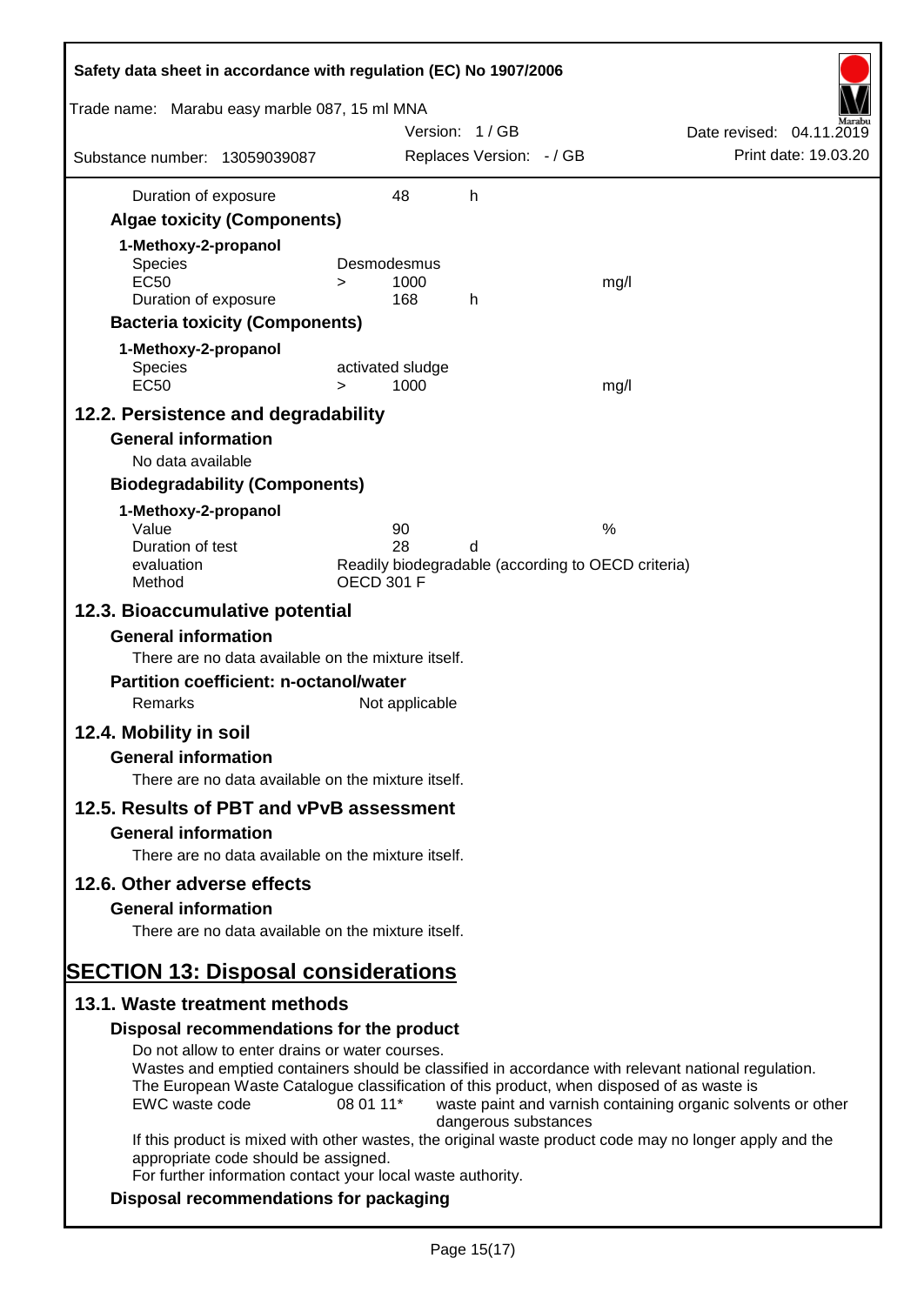Trade name: Marabu easy marble 087, 15 ml MNA

Version: 1 / GB

Replaces Version:  $-$  / GB Print date: 19.03.20 Date revised: 04.11.2019

Substance number: 13059039087

Using information provided in this safety data sheet, advice should be obtained from the relevant waste authority on the classification of empty containers. Empty containers must be scrapped or reconditioned.

Not emptied containers are hazardous waste (waste code number 150110).

# **SECTION 14: Transport information**

|                                     | <b>Land transport ADR/RID</b> | <b>Marine transport</b><br><b>IMDG/GGVSee</b> | Air transport<br><b>ICAO/IATA</b> |
|-------------------------------------|-------------------------------|-----------------------------------------------|-----------------------------------|
| Tunnel restriction code             | D/E                           |                                               |                                   |
| 14.1. UN number                     | 1263                          | 1263                                          | 1263                              |
| 14.2. UN proper shipping name       | <b>PAINT</b>                  | <b>PAINT</b>                                  | <b>PAINT</b>                      |
| 14.3. Transport hazard<br>class(es) | 3                             | $\mathbf{3}$                                  | 3                                 |
| Label                               | 썔                             |                                               |                                   |
| 14.4. Packing group                 | Ш                             | III                                           | III                               |
| Special provision                   | 640E                          |                                               |                                   |
| <b>Limited Quantity</b>             | 51                            |                                               |                                   |
| Transport category                  | 3                             |                                               |                                   |
| 14.5. Environmental hazards         |                               | no                                            |                                   |

## **Information for all modes of transport**

**14.6. Special precautions for user**

Transport within the user's premises:

Always transport in closed containers that are upright and secure.

Ensure that persons transporting the product know what to do in the event of an accident or spillage.

## **Other information**

**14.7. Transport in bulk according to Annex II of Marpol and the IBC Code** no

# **SECTION 15: Regulatory information**

## **15.1. Safety, health and environmental regulations/legislation specific for the substance or mixture**

|          | Major-accident categories acc. 96/82/EC |   |           |    |            |    |
|----------|-----------------------------------------|---|-----------|----|------------|----|
| Category | Flammable                               |   | 5.000.000 | ka | 50.000.000 | ka |
| VOC.     |                                         |   |           |    |            |    |
| VOC (EU) | 68.99                                   | % |           |    |            |    |